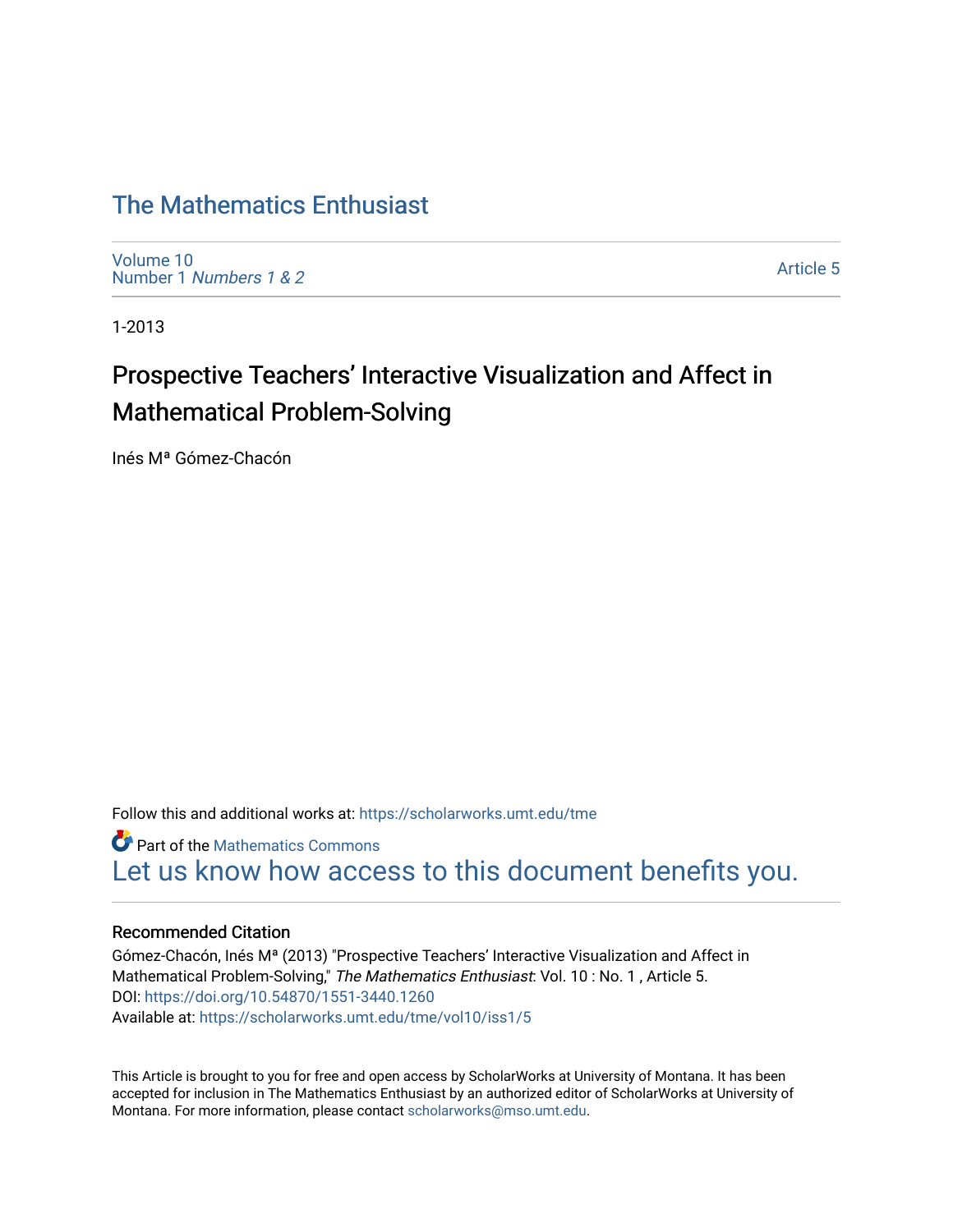# **Prospective Teachers' Interactive Visualization and Affect in Mathematical Problem-Solving**

*Inés Mª Gómez-Chacón1 Facultad de Ciencias Matemáticas, Universidad Complutense de Madrid* 

Abstract: Research on technology-assisted teaching and learning has identified several families of factors that contribute to the effective integration of such tools. Focusing on one such family, affective factors, this article reports on a qualitative study of 30 prospective secondary school mathematics teachers designed to acquire insight into the affect associated with the visualization of geometric loci using GeoGebra. Affect as a representational system was the approach adopted to gain insight into how the use of dynamic geometry applications impacted students' affective pathways. The data suggests that affect is related to motivation through goals and self-concept. Basic instrumental knowledge and the application of modeling to generate interactive images, along with the use of analogical visualization, played a role in local affect and prospective teachers' use of visualization.

**Keywords:** problem-solving strategies, visual thinking, interactive learning, drawing, diagrams, teacher training, visual representations, reasoning, GeoGebra.

## **1. Experimental conditions and research questions addressed**

At present, the predominant lines of research on problem-solving aim to identify underlying assumptions and critical issues, and raise questions about the acquisition of problem-solving strategies, metacognition, and beliefs and dispositions associated with problem-solvers' affect and development (Schoenfeld, 1992; Lester and Kehle, 2003). Problem-solving expertise is assumed to evolve multi-dimensionally (mathematically, metacognitively, affectively) and involve the holistic co-development of content, problem-solving strategies, higher-order thinking and affect, all to varying degrees (English & Sriraman, 2010). This expertise must, however, be set in a specific context.

 $\frac{1}{1}$  igomezchacon@mat.ucm.es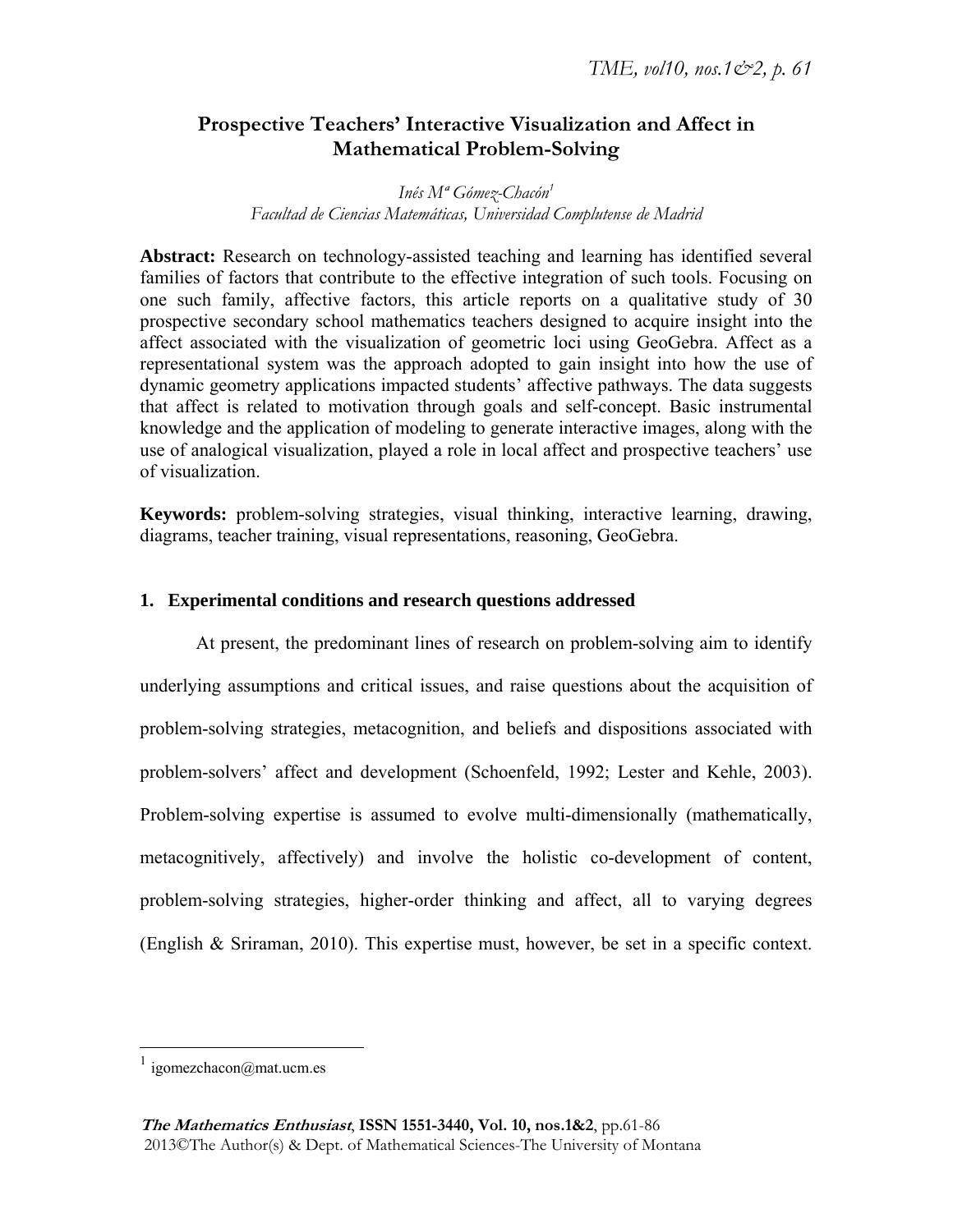Future research should therefore address the question of how prospective teachers' expertise can be holistically developed.

The research described here was conducted with a group of 30 Spanish mathematics undergraduates. These future teachers took courses in advanced mathematics in differential and Riemannian geometry, but worked very little with the classical geometry they would later be teaching. They were accustomed to solving mathematical problems with specific software, mainly in areas such as symbolic calculation or dynamic geometry, but were not necessarily prepared to use these tools as future teachers. Research on teaching in technological contexts (Tapan, 2006) has shown that students are un- or ill-acquainted with mathematics teaching, i.e., they are unaware of how to convey mathematical notions in classroom environments and find it difficult to use software in learning situations. Hence the need to specifically include the classroom use of software in teacher training.

This paper addresses certain understudied areas in problem-solving such as visualization and affect, with a view to developing discipline awareness and integrating crucial elements for mathematics education in teacher training. As defined by Mason (1998), teachers' professional development is regarded here as development of attention and awareness. The teacher's role is to create conditions in which students' attention shifts to events and facts of which they were previously unaware. Viewed in those terms, teaching itself can be seen as a path for personal development.

The main aim of this essay is to explain that in a dynamic geometry environment, visualization is related to the viewer's affective state. The construction and use of imagery of any kind in mathematical problem-solving constitute a research challenge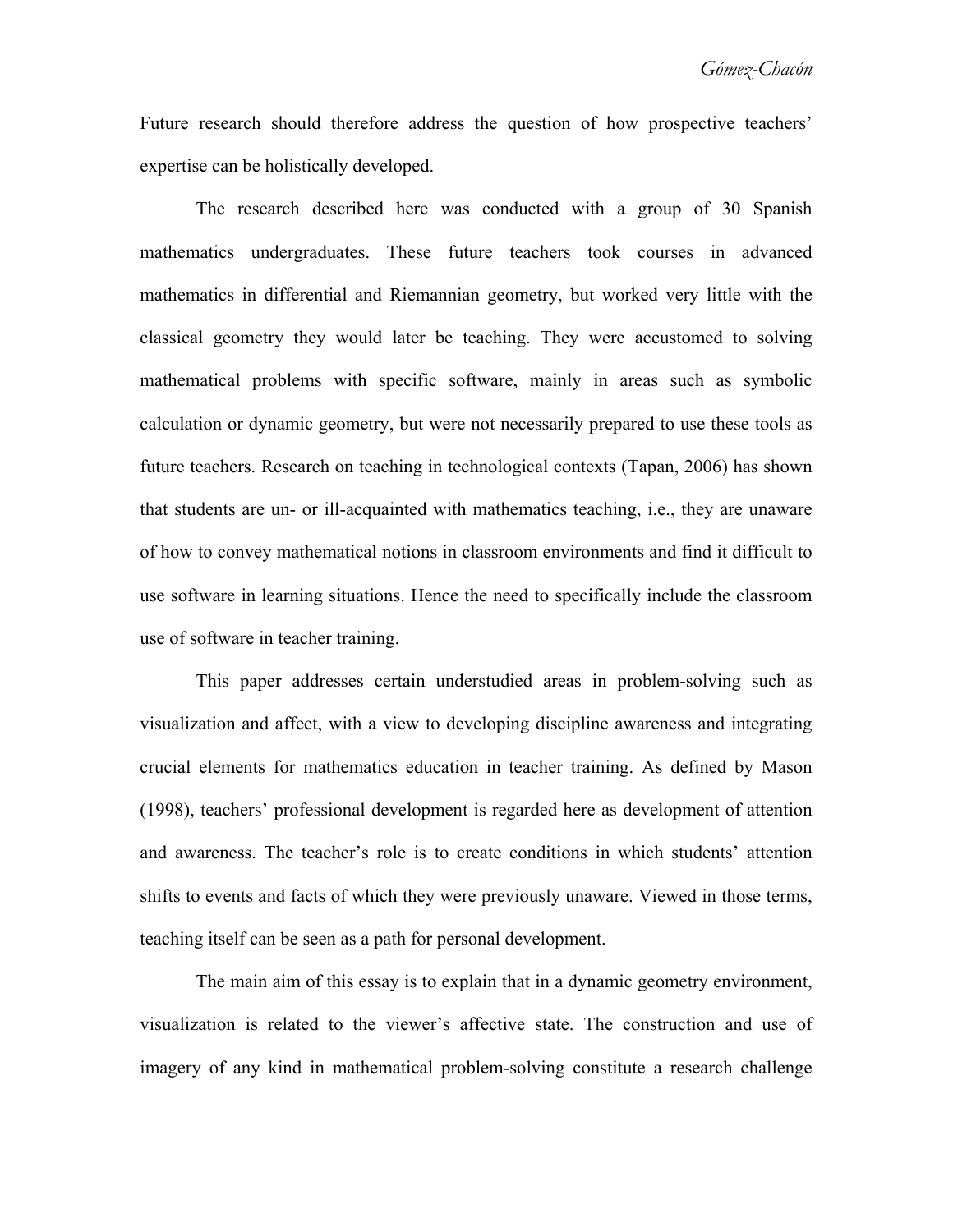because of the difficulty of identifying these processes in the individual. The visual imagery used in mathematics is often personal in nature, related not only to conceptual knowledge and belief systems, but laden with affect (Goldin, 2000; Gómez-Chacón, 2000b; Presmeg, 1997). These very personal aspects are what may enhance or constrain mathematical problem-solving (Aspinwall, Shaw, and Presmeg, 1997; Presmeg, 1997), however, and as such should be analyzed, especially in technological contexts.

Gianquinto (2007) and Rodd (2010) contend that visualization is "epistemic and emotional". Giaquinto suggests that visual experience and imagining can trigger beliefforming dispositions leading to the acquisition of geometrical beliefs that constitute knowledge. According to Rodd (2010), the nature of belief-forming dispositions is not confined to perception, but incorporates the results of affect (or emotion-perception relationships). Hence, the belief-forming dispositions that underlie geometric visualization are affect-laden.

The present study on teaching geometric loci using GeoGebra forms part of a broader project involving the design, development and implementation of multimedia learning scenarios for mathematics students and teachers<sup>2</sup>. The solution of geometric locus problems using GeoGebra was chosen as the object of study because a review of the literature revealed that very little research has been conducted on teaching that aspect of geometry. A recent paper (Botana, 2002) on computational geometry reviewed current approaches to the generation of geometric loci with dynamic geometry systems and compared computerized algebraic systems to dynamic symbolic objects. However, it did not address the educational add-ons needed by teachers. Several authors have compared

<sup>&</sup>lt;sup>2</sup> Complutense University of Madrid Research Vice-Presidency Projects PIMCD-UCM-463-2007, PIMCD-UCM-200-2009; and PIMCD-UCM-115-2010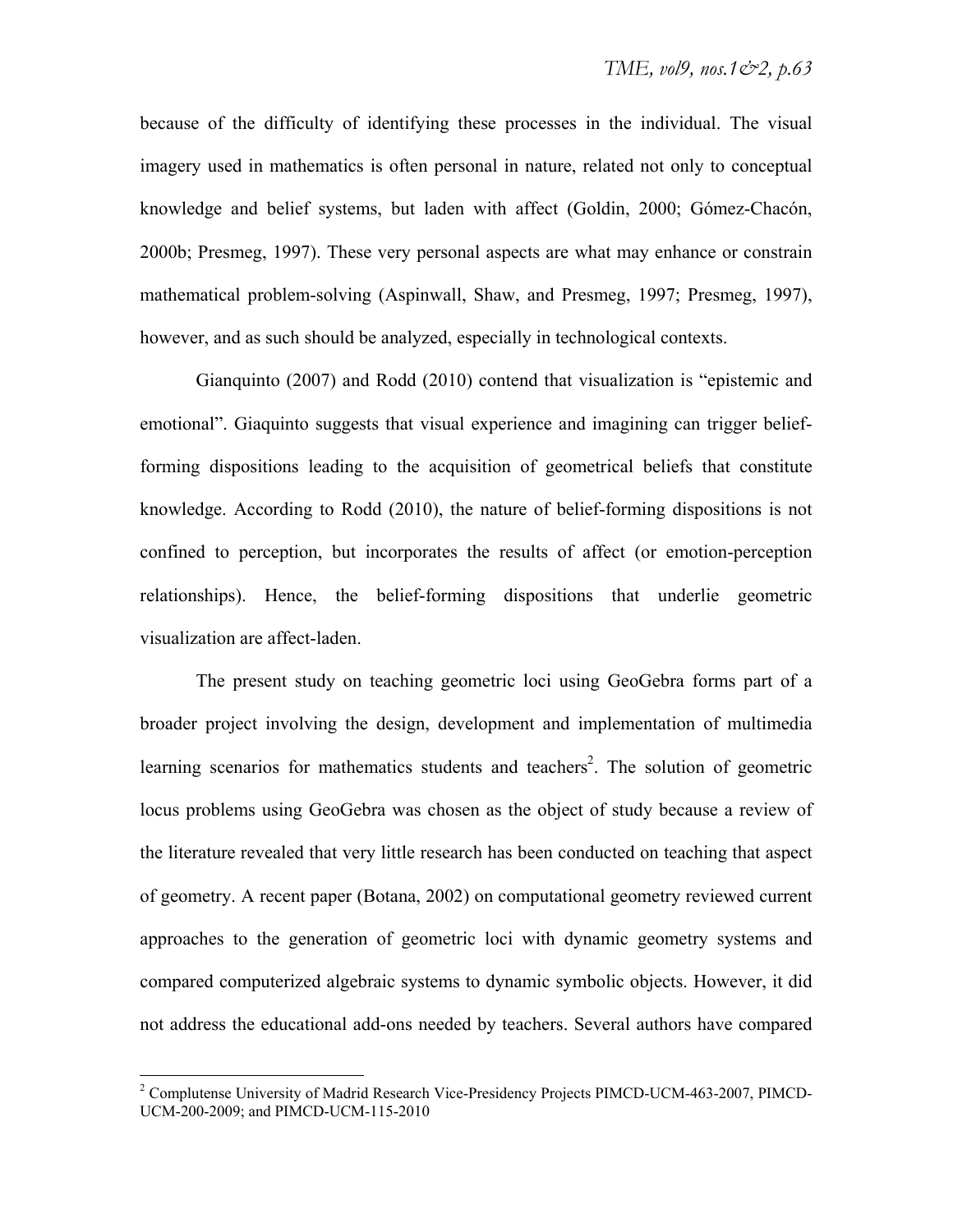the visual (and sometimes misleading) solutions generated by dynamic geometry systems to the exact solutions obtained using symbolic computational tools (Botana, Abánades and Escribano, 2011). The approximate solution problem affects all dynamic geometry systems, due to the numerical nature of the calculations performed. The GeoGebra team has been working on improving this feature as part of the  $GSoC<sup>3</sup>$  project. In the meantime, however, external tools must be used to obtain accurate solutions<sup>4</sup>.

This article specifically explores the role of technological environments in the development of students' competence as geometricians and future teachers. More precisely, it focuses on the relationship between technology and visual thinking in problem-solving, seeking to build an understanding about the affect (emotions, values and beliefs) associated with visualization processes in geometric loci using GeoGebra. The questions posed are: how does affect impact visual thinking through dynamic geometry software (GeoGebra)? and how does interactive visualization impact affect in learning mathematics? The difficulties encountered in training students to build strategic knowledge for the classroom use of technology, which weaken personal problem-solving, are also explained.

The rest of the paper is organized as follows. A description of the scientific theory underlying the research is followed by a presentation of the training and research methodology used. A subsequent section discusses the results of all the analyses, including tentative answers to the questions formulated above. A final section addresses the preliminary conclusions of the study and suggestions for future research.

#### **2. Theoretical considerations**

<sup>3</sup> http://www.geogebra.org/trac/wiki/Gsoc2010

<sup>4</sup> http://nash.sip.ucm.es/LAD/LADucation4ggb/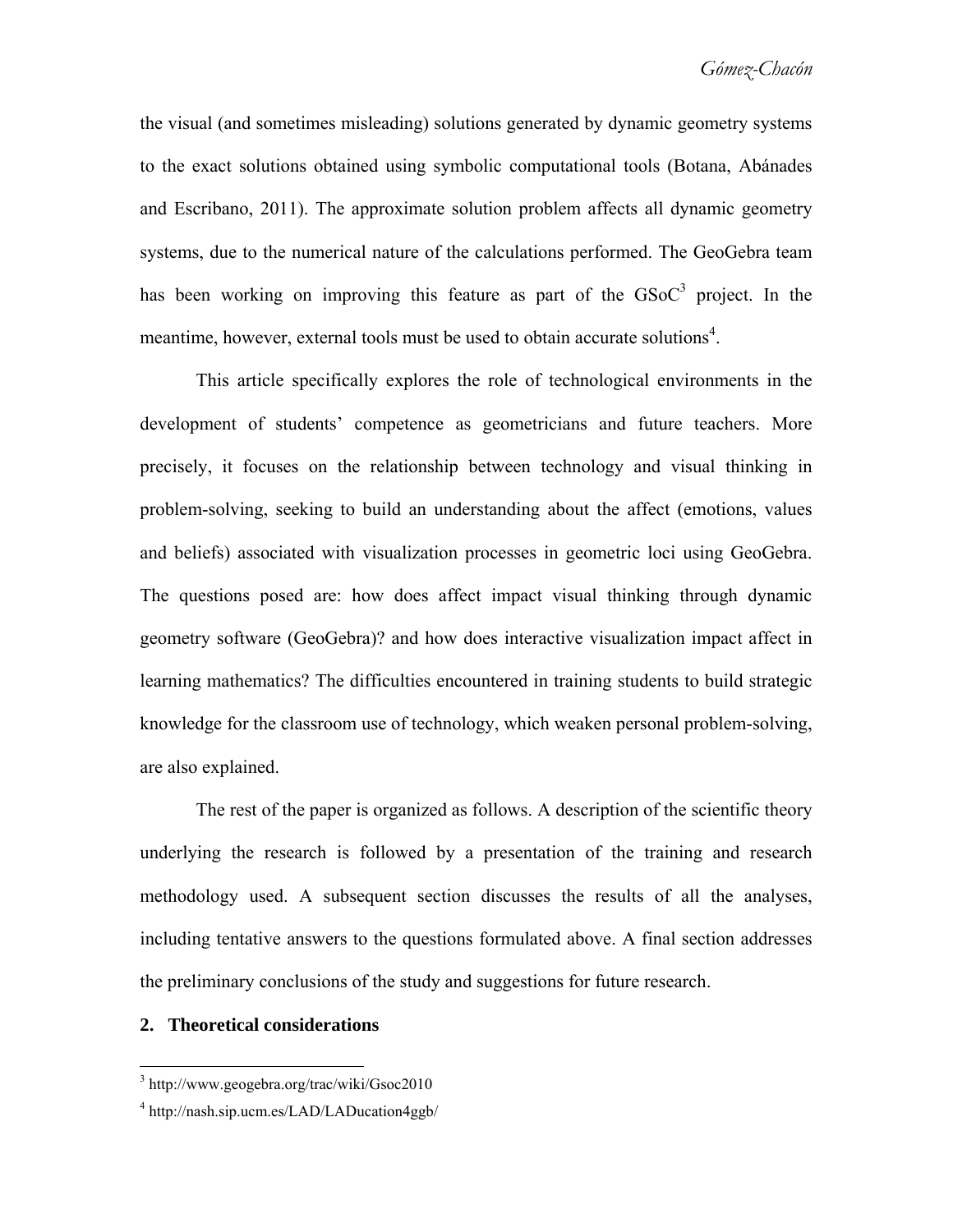Different theoretical approaches to the analysis of visualization and representation have been adopted in mathematics education research. In this study the analysis of the psychological (cognitive and affective) processes involved in working with (internal and external) representations when reasoning and solving problems requires a holistic definition of the term visualization. Arcavi's proposal (Arcavi, 2003: 217) has consequently been adopted: *"the ability, the process and the product of creation, interpretation, use of and reflection upon pictures, images, diagrams, in our minds, on paper or with technological tools, with the purpose of depicting and communicating information, thinking about and developing previously unknown ideas and advancing understandings".*

Analysis of those two complementary elements, image typology and use of visualization, was conducted as per Presmeg (2006) and Guzmán (2002). In Presmeg's approach, images are described both as functional distinctions between types of imagery and as products (concrete imagery ("picture in the mind"), kinesthetic imagery, dynamic imagery, memory images of formula, pattern imagery). In Guzman they are categorized from the standpoint of conceptualization, the use of visualization as a reference and its role in mathematization, and the heuristic function of images in problem-solving (isomorphic visualization, homeomorphic visualization, analogical visualization and diagrammatic visualization<sup>5</sup>). This final category was the basis adopted in this paper for addressing the handling of tools in problem-solving and research and the precise

<sup>5</sup> *Isomorphic visualization:* the objects may correspond "exactly" to the representations. *Homeomorphic visualization:* inter-relationships among some of the elements afford an acceptable simulation of the relationships between abstract objects They serve as a guide for the imagination. *Analogical visualization:* the objects at hand are replaced by that are analogously inter-related. Modeling process. *Diagrammatic visualization:* mental objects and their inter-relationships in connection with aspects of interest are merely represented by diagrams that constitute a useful aid to thinking processes. (Guzmán, 2002).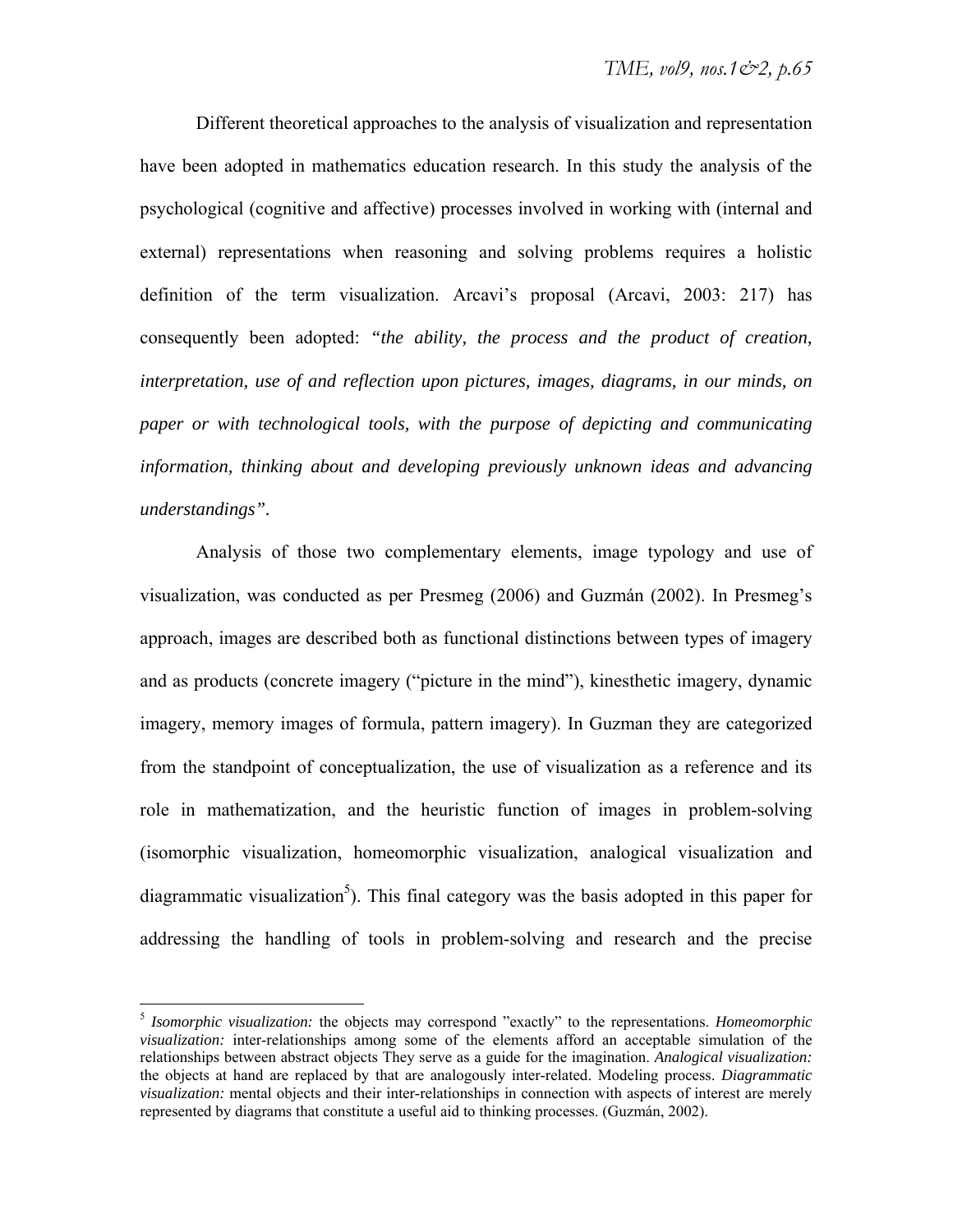distinction between the *iconic* and *heuristic function of images* (Duval, 1999; Souto and Gómez-Chacón, 2011) to analyze students' performance. The *heuristic function* was found to be related to *visual methods* (Presmeg, 1985) and cognitive aspects as part of visualization: the effect of basic knowledge, the processes involved in reasoning mediated by geometrical and spatial concepts and the role of imagery based on analogical visualization that connects two domains of experience and helps in the modeling process.

The reference framework used to study affective processes has been described by a number of authors (DeBellis and Goldin, 1997 & 2006; Goldin, 2000; Gómez-Chacón, 2000 and 2011), who suggest that local affect and meta-affect (affect about affect) are also intricately involved in mathematical thinking. Goldin (2000: 211) contends that affect has a representational function and that the affective pathway exchanges information with cognitive systems. According to Goldin, the potential for affective pathways are at least in part built into the individual. Both these claims were substantiated by the present data. For these reasons, while social and cultural conditions are discussed, the focus is on the individual and any local or global affect evinced in mathematical problem-solving in the classroom or by interviewees. This aspect of students' problem-solving was researched in terms of the model summarized in Figure 1 and used in prior studies (Goldin, 2000: 213; Gómez-Chacón, 2000b: 109-130; Presmeg and Banderas-Cañas, 2001: 292), but adapted to technological environments.

*Affective pathway 1* (enabling problem-solving): curiosity →puzzlement→ bewilderment →encouragement→ pleasure →elation →satisfaction →global structures of affect (specific representational schemata, general self-concept structures, values and beliefs) *Affective pathway 2* (constraining or hindering problem-solving): curiosity  $\rightarrow$  puzzlement  $\rightarrow$  bewilderment  $\rightarrow$  frustration  $\rightarrow$  anxiety  $\rightarrow$  fear/despair  $\rightarrow$  global structures of affect (general self-concept structures, hate and rejection of mathematics and technology-aided mathematics)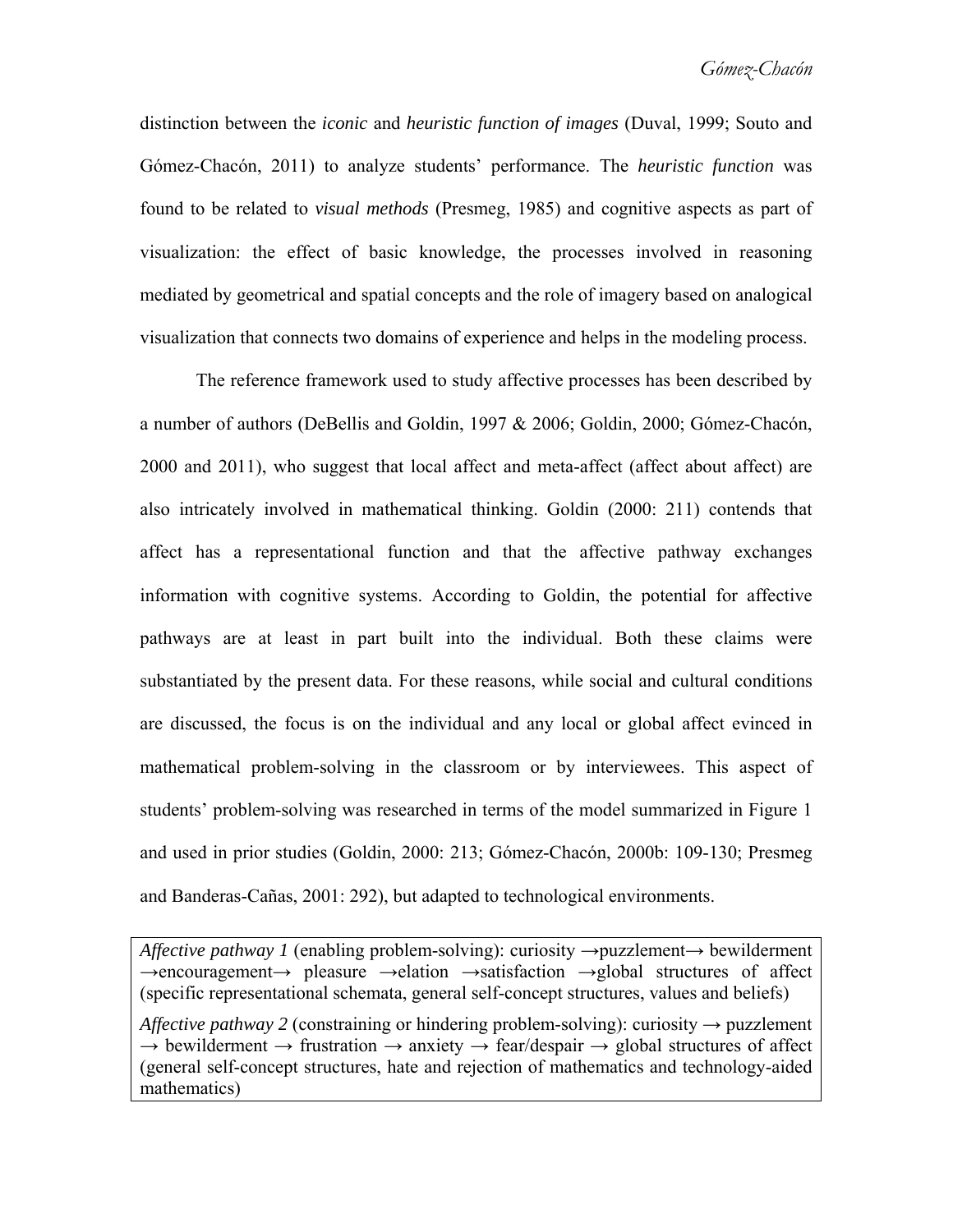Figure 1. Emotions and meta-affective aspects in problem-solving

This idealized model illustrates how local affect might influence the heuristic applied by a problem solver. This model was used in individual case studies because it provides insight into how visual processes, emotions and cognitive strategies interact. It also helps detect mental blocks and emotional instability where confusion and perceived threat are significant, generating high anxiety levels, and therefore conditioning visual thinking and attitudes. Here, emotions are not mere concomitants of cognition, but are intertwined with and inseparable from it. Most importantly, they are bound up with the individual's self-image and self-concept and the global affective dimension where purpose, beliefs and goals have a substantial impact.

## **3. Training and the research methodology used**

The qualitative research methodology used consisted of observation during participation in student training and output analysis sessions as well as semi-structured interviews (video-recording). The procedure used in data collection was student problemsolving, along with two questionnaires: one on beliefs and emotions about visual reasoning and the other on emotions and technology (one was filled in at the beginning of the study and the other after each problem was solved). All screen and audio activity on the students' computers was recorded with CamStudio software, with which video-based information on problem-solving with GeoGebra could be generated. Consequently, at least four data sources were available for each student.

Six non-routine geometric locus problems were posed, to be solved using GeoGebra during the training session. Most of the problems were posed on an analytical register (Table 1: for a fuller description see Gómez-Chacón and Escribano, 2011).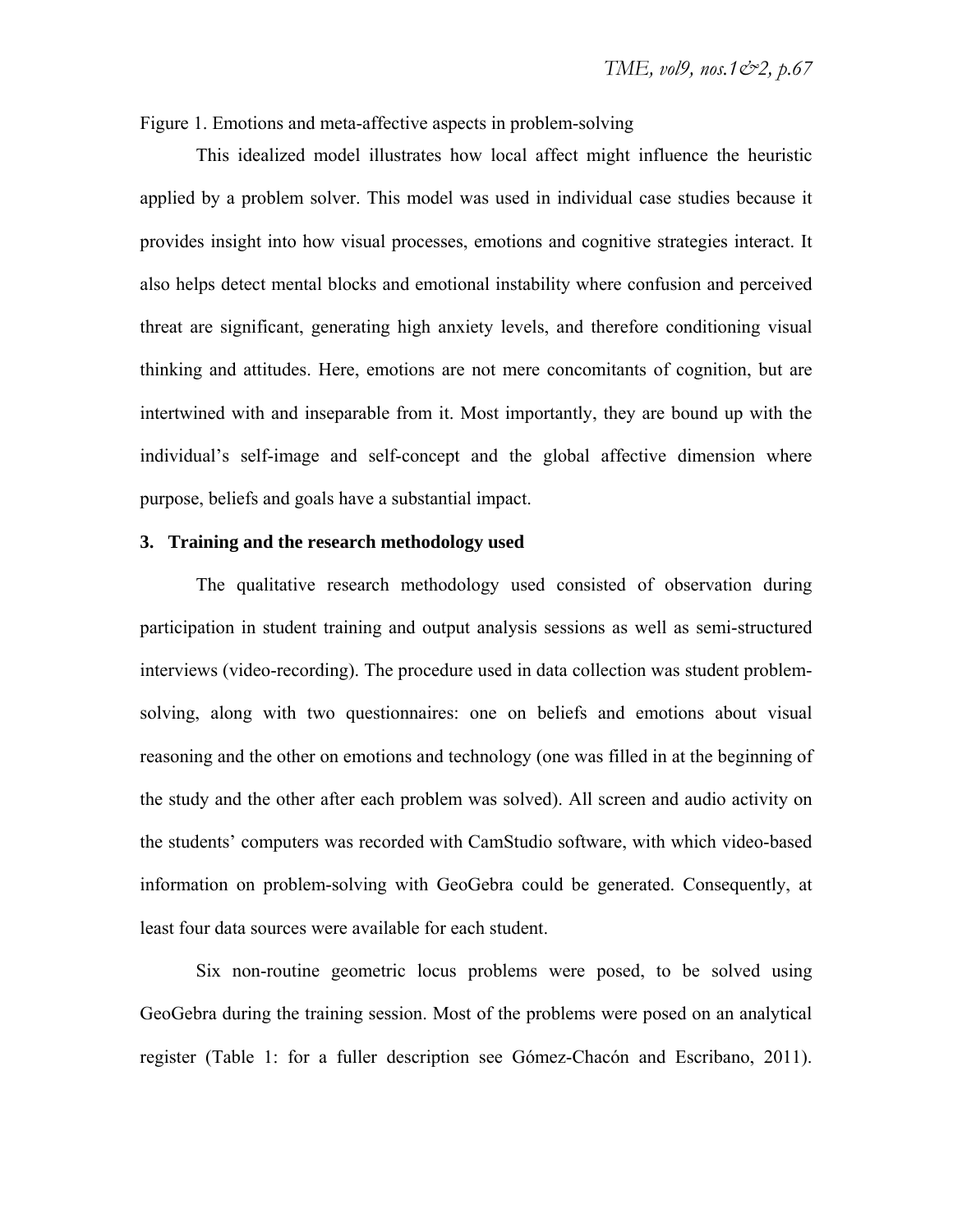Finding the solutions to the problems called for following a sequence of visualization,

technical, deductive and analytical steps.

# **Table 1: Geometric locus problems**

| <b>PROBLEM</b>                                                                                                                                                                                                                                                                                                                          |                                                                                                                                                                                                                                                                   |
|-----------------------------------------------------------------------------------------------------------------------------------------------------------------------------------------------------------------------------------------------------------------------------------------------------------------------------------------|-------------------------------------------------------------------------------------------------------------------------------------------------------------------------------------------------------------------------------------------------------------------|
| <i>Problem 1:</i> find the equation for the<br>locus formed by the barycenter of a<br>triangle ABC, where $A = (0, 4)$ , $B = (4, 4)$<br>0) and C is a point on circle $x^2 + y^2 + 4x$<br>$= 0.$                                                                                                                                       | Level: basic<br><i>Geometric locus:</i> the wording of the<br>problem determines the steps to be<br>followed.                                                                                                                                                     |
| <i>Problem 2:</i> assume a variable line r that<br>cuts through the origin O. Take point P<br>to be the point where line r intersects<br>with line $Y=3$ . Draw line AP from point<br>$A = (3,0)$ , and the line perpendicular to<br>AP, s. Find the locus of the intersection<br>points Q between lines r and s, when r<br>is shifted. | Level: medium<br><i>Geometric locus:</i> in this problem, the<br>difficulty is to correctly define<br>a a<br>variable line. That done, the rest is<br>fairly straightforward. The instructions<br>for using GeoGebra are stated explicitly<br>in the problem.     |
| <i>Problem 3:</i> assume a triangle ABC and<br>a point P. Project P on the sides of the<br>triangle: $Q1$ , $Q2$ , $Q3$ . Are $Q1$ , $Q2$ and<br>Q3 on the same line? Define the locus<br>for points P when $Q1$ , $Q2$ and $Q3$ are<br>aligned.                                                                                        | Level: medium - advanced<br>Geometric locus: the locus cannot be<br>drawn with the "locus" tool<br>in<br>GeoGebra, because it is non-parametric.<br>There is no mover point.                                                                                      |
| <i>Problem 4:</i> the top of a 5-meter ladder<br>rests against a vertical wall, and the<br>bottom on the ground. Define the locus<br>generated by midpoint M of the ladder<br>when it slips and falls to the ground.<br>Define the locus for any other point on<br>the ladder.                                                          | Level: medium – advanced<br>Geometric locus: the problem does not<br>give explicit instructions on the steps to<br>follow. The situation is realistic and<br>readily understood, but translation to<br>GeoGebra is not obvious. An ancillary<br>object is needed. |
| <i>Problem 5:</i> find the locus of points such<br>that the ratio of their distances to points<br>$A = (2, -3)$ and $B = (3, -2)$ is 5/3.<br>Identify the geometric object formed.                                                                                                                                                      | Level: Advanced<br>Geometric locus: the problem is simple<br>using paper and pencil. The difficulty<br>in expressing "distance"<br>lies<br>1n<br>GeoGebra.                                                                                                        |
| <i>Problem 6:</i> find the equation for the<br>locus of point P such that the sum of the<br>distances to the axes equals the square<br>of the distance to the origin. Identify the<br>geometric object formed.                                                                                                                          | Level: Advanced<br>Geometric locus: the problem is simple<br>using paper and pencil. The difficulty<br>expressing<br>"distance"<br>in<br>lies<br>1n<br>GeoGebra.                                                                                                  |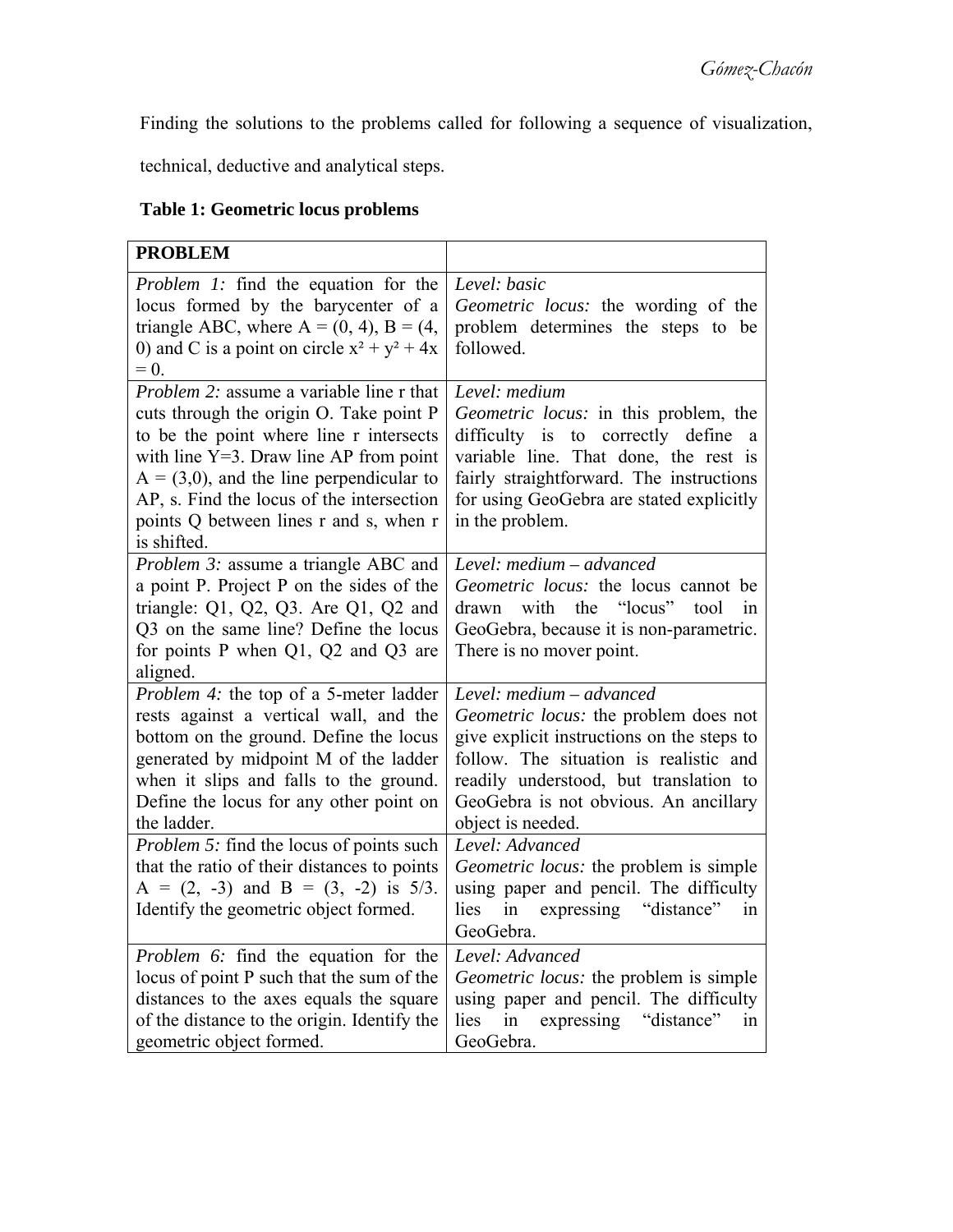Geometric locus training was conducted in three two-hour sessions. Prior to the exercise, the students attended several sessions on how to use GeoGebra software, and were asked to solve problems involving geometric constructions.

In the two first sessions, the students were required to solve the problems individually in accordance with a proposed problem-solving procedure that included the steps involved, an explanation of the difficulties that might arise, and a comparison of paper and pencil and computer approaches to solving the problems. Students were also asked to describe and record their emotions, feelings and mental blocks when solving problems.

The third session was devoted to common approaches and the difficulties arising when endeavouring to solve the problems. A preliminary analysis of the results from the preceding sessions was available during this session.

The problem-solving results required a more thorough study of the subjects' cognitive and instrumental understanding of geometric loci. This was achieved with semi-structured interviews conducted with nine group volunteers. The interviews were divided into two parts: task-based questions about the problems, asking respondents to explain their methodologies and a series of questions designed to elicit emotions, visual and analytical reasoning, and visualization and instrumental difficulties.

A model questionnaire proposed by Di Martino and Zan (2003) was adapted for this study to identify subjects' belief systems regarding visualization and computers to study their global affect and determine whether the same belief can elicit different emotions from different individuals. In this study, students were asked to give their opinion of a belief and choose the emotion (like/ dislike) they associated with it, e.g.: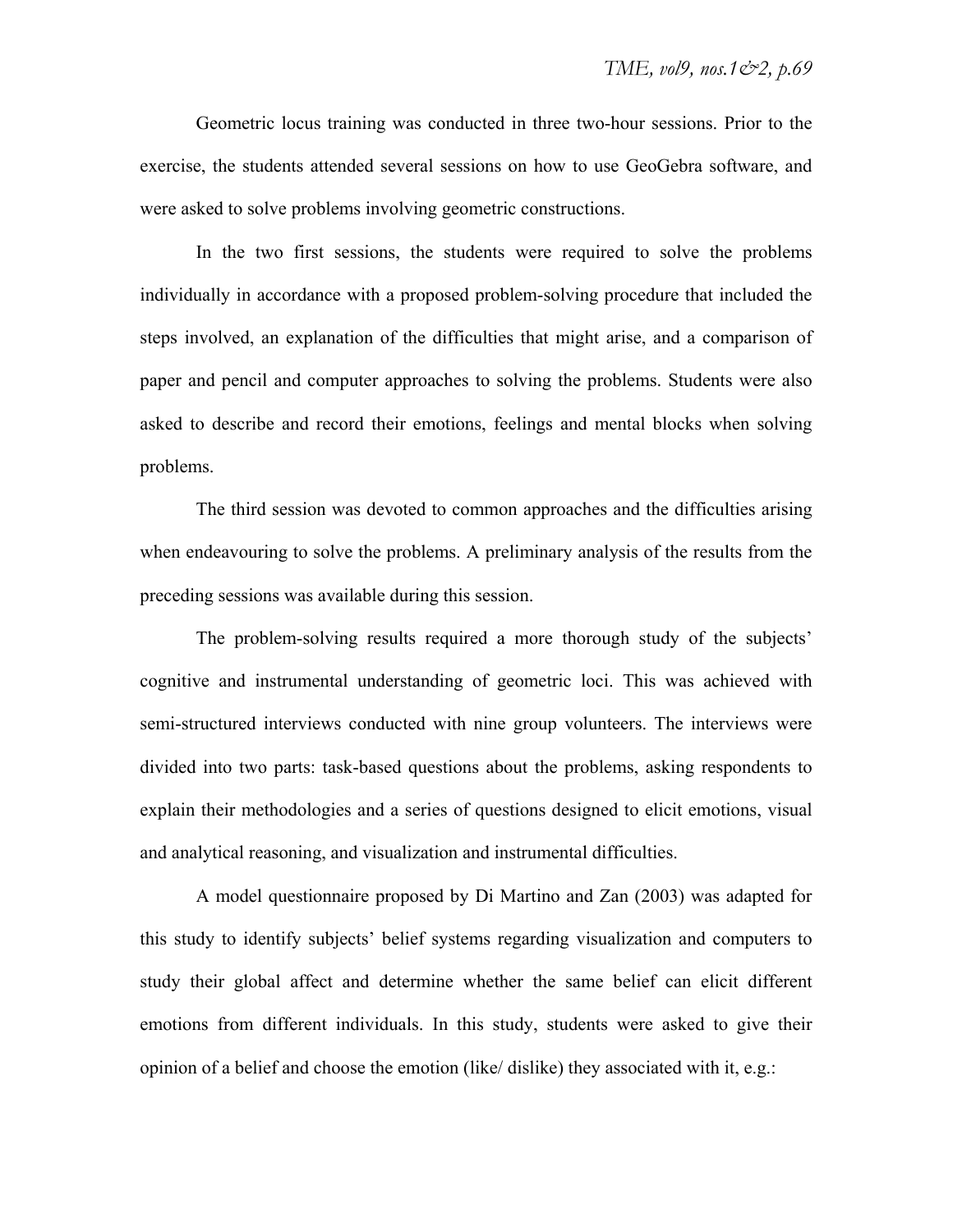## **Table 2: Example of items of student questionnaire on beliefs and emotions**

| - Visual reasoning is central to mathematical problem solving.         |                                      |  |  |
|------------------------------------------------------------------------|--------------------------------------|--|--|
| - Visual reasoning is not central to mathematical problem solving.     |                                      |  |  |
| Give reasons and examples. How do you feel about having to use problem |                                      |  |  |
| representations or visual imagery?                                     |                                      |  |  |
| I like it.                                                             | I'm indifferent.<br>I don't like it. |  |  |
| Explain the reasons for your feelings.                                 |                                      |  |  |
|                                                                        |                                      |  |  |

A second questionnaire, drawn up specifically for the present study, was

completed at the end of each problem. The main questions were:

# **Table 3: Student questionnaire on the interaction between cognition and affect**

Please answer the following questions after solving the problem:

1. Was this problem easy or difficult? Why?

2. What did you find most difficult?

3. Do you usually use drawings when you solve problems? When?

4. Were you able to visualize the problem without a drawing?

5. Describe your emotional reactions, your feelings and specify whether you got stuck when doing the problem with pencil and paper or with a computer.

6. If you had to describe the pathway of your emotional reactions to solving the problem, which of these routes describes you best? If you do not identify with either, please describe your own pathway.

*Affective pathway 1* (enabling problem-solving): curiosity →puzzlement→ bewilderment →encouragement→ pleasure →elation →satisfaction →global structures of affect (specific representational schemata, general self-concept structures, values and beliefs).

*Affective pathway 2* (constraining or hindering problem-solving): curiosity  $\rightarrow$  puzzlement  $\rightarrow$  bewilderment  $\rightarrow$  frustration  $\rightarrow$  anxiety  $\rightarrow$  fear/despair  $\rightarrow$  global structures of affect (general self-concept structures, hate or rejection of mathematics and technology-aided mathematics).

7. Now specify whether any of the aforementioned emotions were related to problem visualization or representation and the exact part of the problem concerned.

The protocols and interviewee data were analyzed for their relationship to affect

as a representational system and the aspects described in section two.

# **4. Findings**

The results shown here attempt to answer the concerns formulated in the

introduction. The affective pathways reported for each problem consistently showed: a)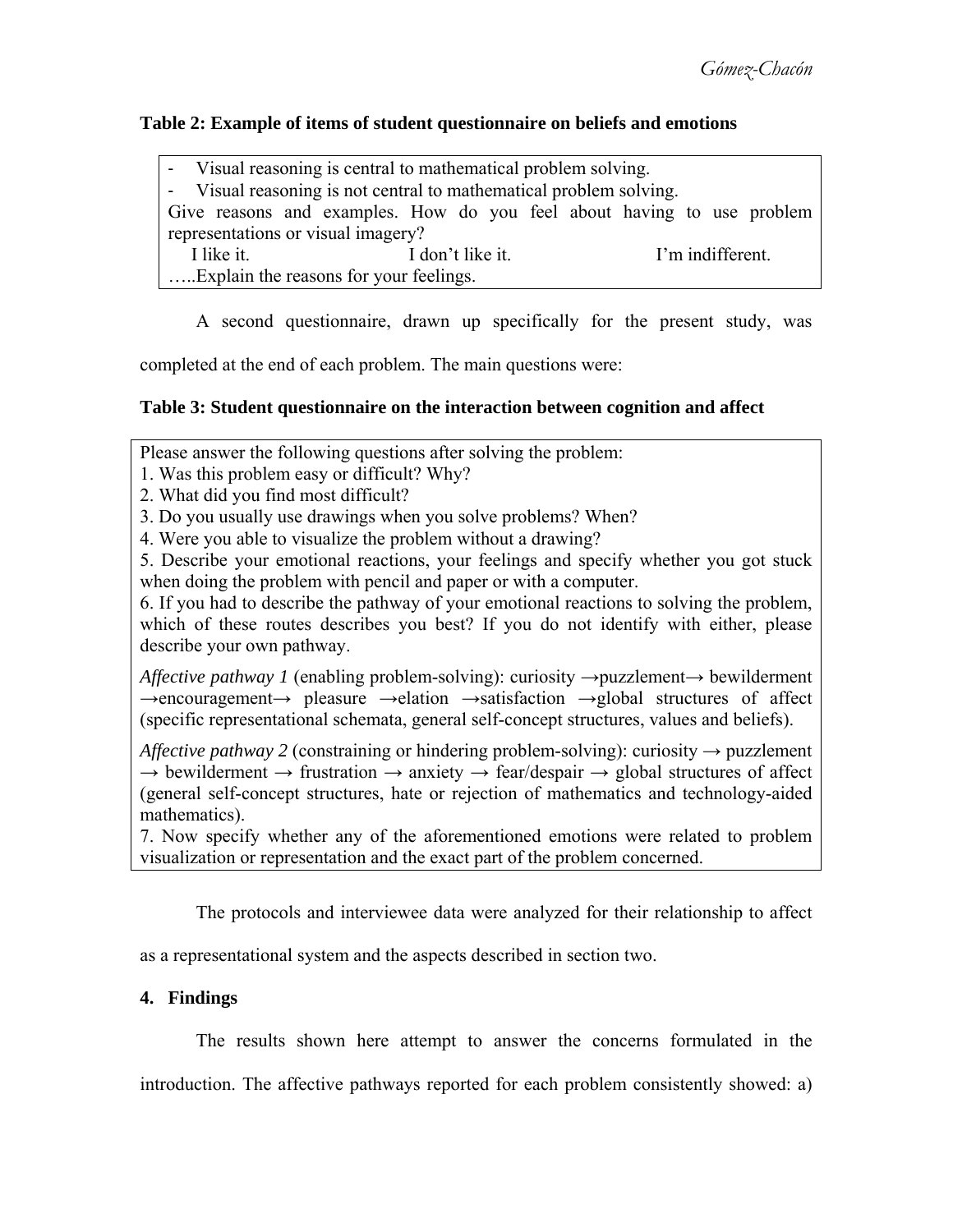the effect of subjects' beliefs and goals on the preference and use of visual thought/knowledge in computerized environments; b) that students proved to have a poor command of the tools, especially the locus tool; c) that notwithstanding, beliefs on the potential of GeoGebra helped them maintain productive affective pathways. As a qualitative study, the aim here was to describe the findings in detail. Consequently, the cases that best exemplified the results that were consistent across the entire group (30 students) and the nine volunteers were chosen and characterized by: gender, mathematical achievement, visual style, beliefs about computer learning, computer emotion, beliefs about visual thinking, feelings about visualization processes and global affect.

## **4.1. Beliefs about visual reasoning and emotion typologies**

The data showed that all students believed that visual thinking is essential to solving mathematical problems. However, different emotions were associated with this belief. Initially, these emotions toward the object were: like (77%), dislike (10%), indifference (13%). The reasons given to justify these emotions were: a) pleasure in knowing that expertise can be attained  $(30\% \text{ of the students})^6$ ; b) pleasure when progress is made in the schematization process and a smooth conceptual form is constructed (35%); c) pleasure and enjoyment afforded by the generation of in-depth learning and the control over that process (40%); d) pleasure and enjoyment associated with the entertaining and intuitive aspects of mathematical knowledge (20%); e) indifference about visualization (13%); f) dislike or displeasure when visualization is more cognitively demanding (10%).

<sup>6</sup> Some students cited several reasons.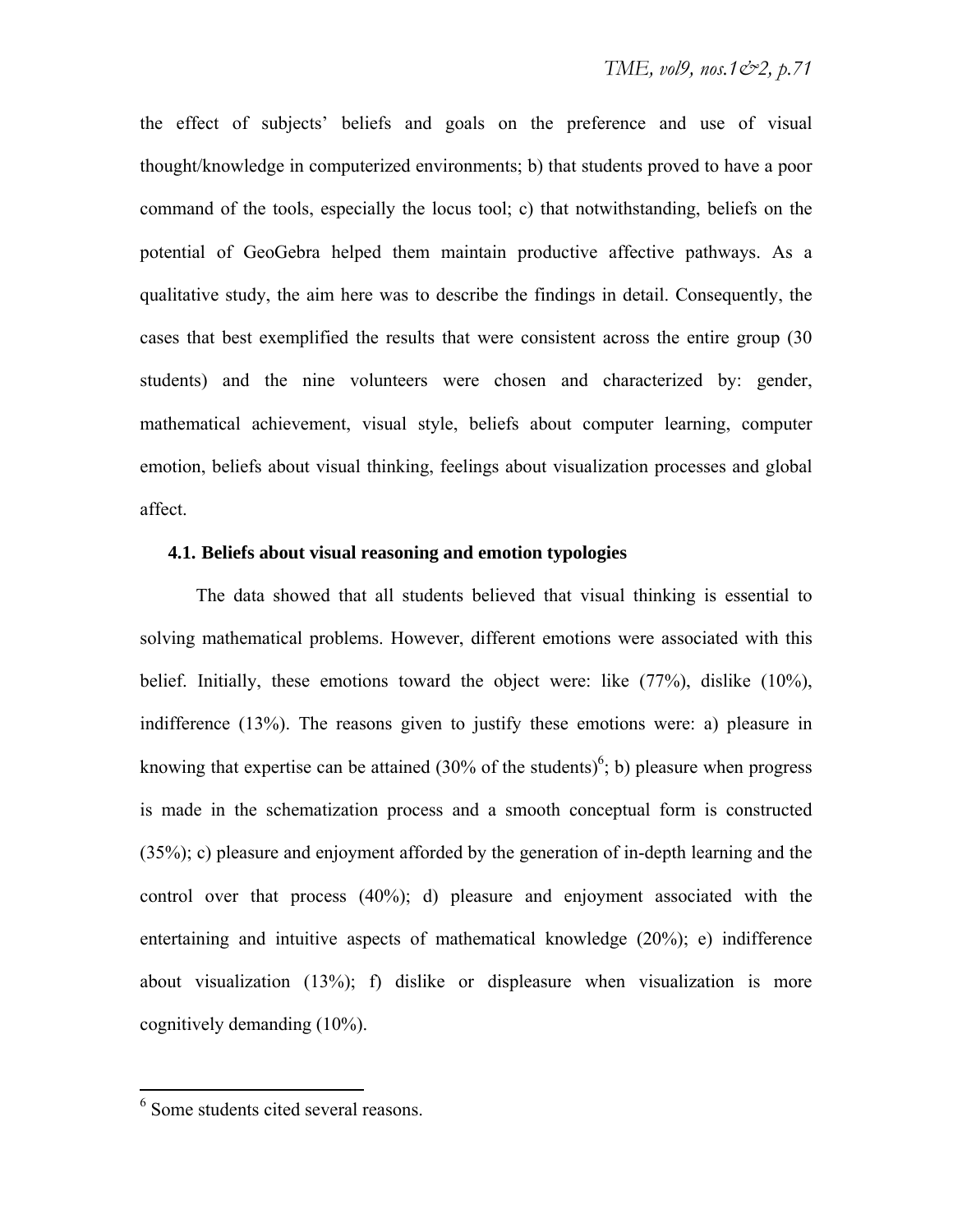A similar response was received when the beliefs explored related to the use of dynamic geometry software as an aid to understanding and visualizing the geometric locus idea. All the students claimed to find it useful and 80% expressed positive emotions based on its reliability, speedy execution and potential to develop their intuition and spatial vision. They added that the tool helped them surmount mental blocks and enhanced their confidence and motivation. As future teachers they stressed that GeoGebra could favour not only visual thinking, but help maintain a productive affective pathway. They indicated that working with the tool induced positive beliefs towards mathematics itself and their own capacity and willingness to engage in mathematics learning (self-concept as a mathematical learner).

# **4.2. Cognitive and instrumental difficulties: student's geometric constructions with GeoGebra**

This section describes the solution typologies for the six problems.

*Typology 1: static constructions (discrete treatment).* In this typology, the students used GeoGebra as a glorified blackboard (Pea, 1985), but none of its dynamic features. They repeated the constructions for a number of points. To draw the geometric locus, they used the "5-point conic" tool. This underuse of potential appeared in problems 1 and 4.

*Typology 2: incorrect definition of the construction.* The students solved the problem (imprecisely), but with solutions that implied that the GeoGebra tools were unusable. The "locus" tool can only be used if the defining points are correctly determined (they may not be free points). Adopting this approach, at best the students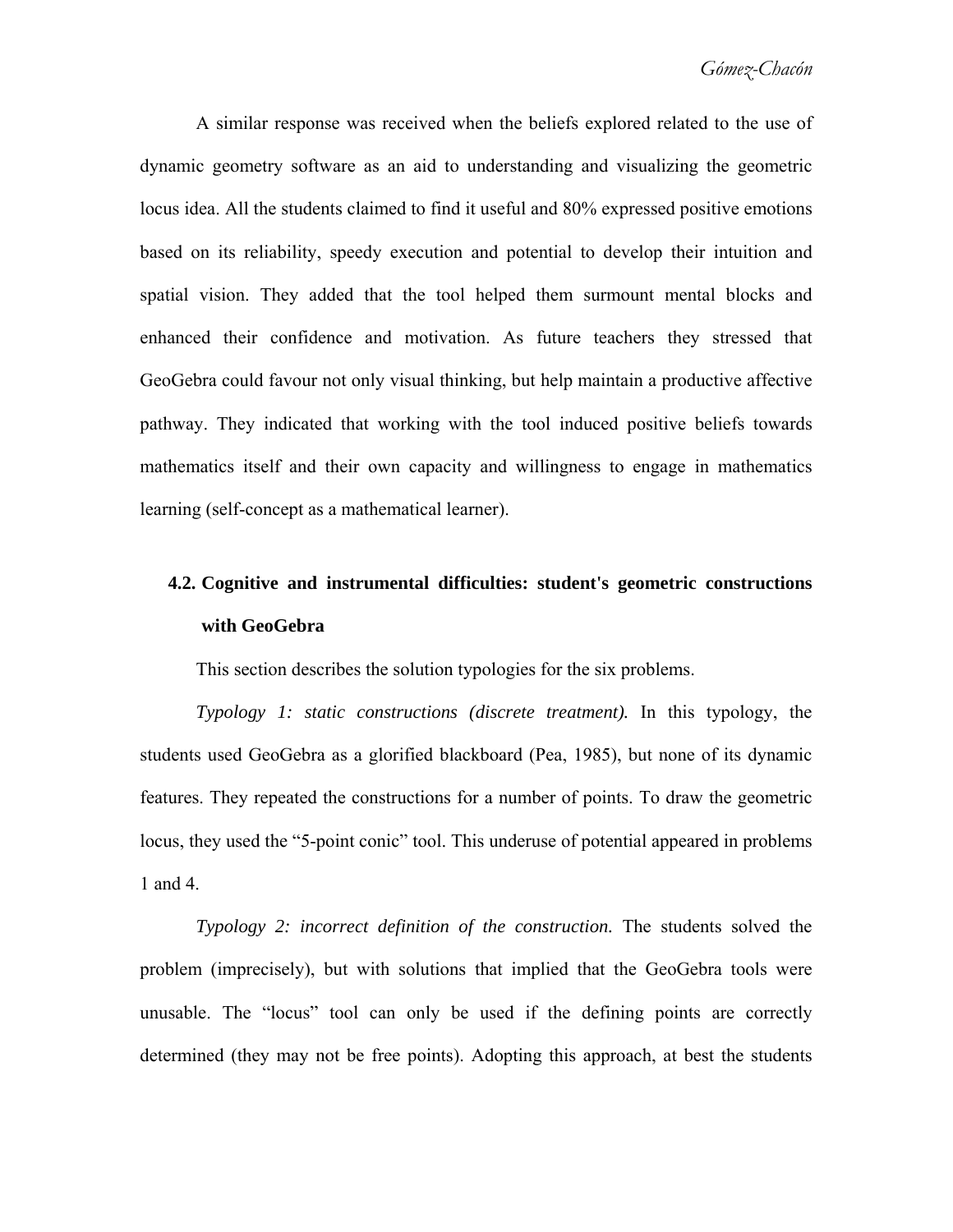could build a partially valid construction, but since the GeoGebra tools couldn't be used, no algebraic answer was obtained.

This typology appeared in problems 2 and 4. In problem 2, the sheaf of lines had to be defined by a point on an ancillary object such as a line, and not as a free point. Otherwise, the approximate visual solution obtained was unusable with GeoGebra. The students concerned were absolutely convinced that their solution was right and wholly unaware of any flaw in the solution.

The difficulty in problem 4 was to define a point that was not the mid-point. The locus tool could not be used for a free point on the ladder.

*Typology 3: incorrect use of elements.* For example, in problems 1, 2, 4 and 6, some students used the "slider" tool to move the "mover point". They realized that the "mover point" had to be controlled, which is what the slider is for. In GeoGebra, however, the slider is a scalar and can't be used with the locus tool.<sup>7</sup>

Problem 2 is a case in point. Some students defined the sheaf of lines as the lines passing through the origin on a point in the circle, and this point in the circle was moved with the slider. For example, student 9 said: "This problem is similar to the one before it. I built the construction while reading the problem. The hardest step was to construct the variable line. First, I thought I'd use a slider for the slope of the line passing through the origin, but that way I never got a vertical line, so I used the slider as in the preceding problem to build point C that revolves around the origin, and then to build the line connecting C and O. After that, I just followed the instructions in the problem, and I was very careful about the way I named the elements" (student 9, problem 2).

7

http://www.geogebra.org/help/docues/topics/746.html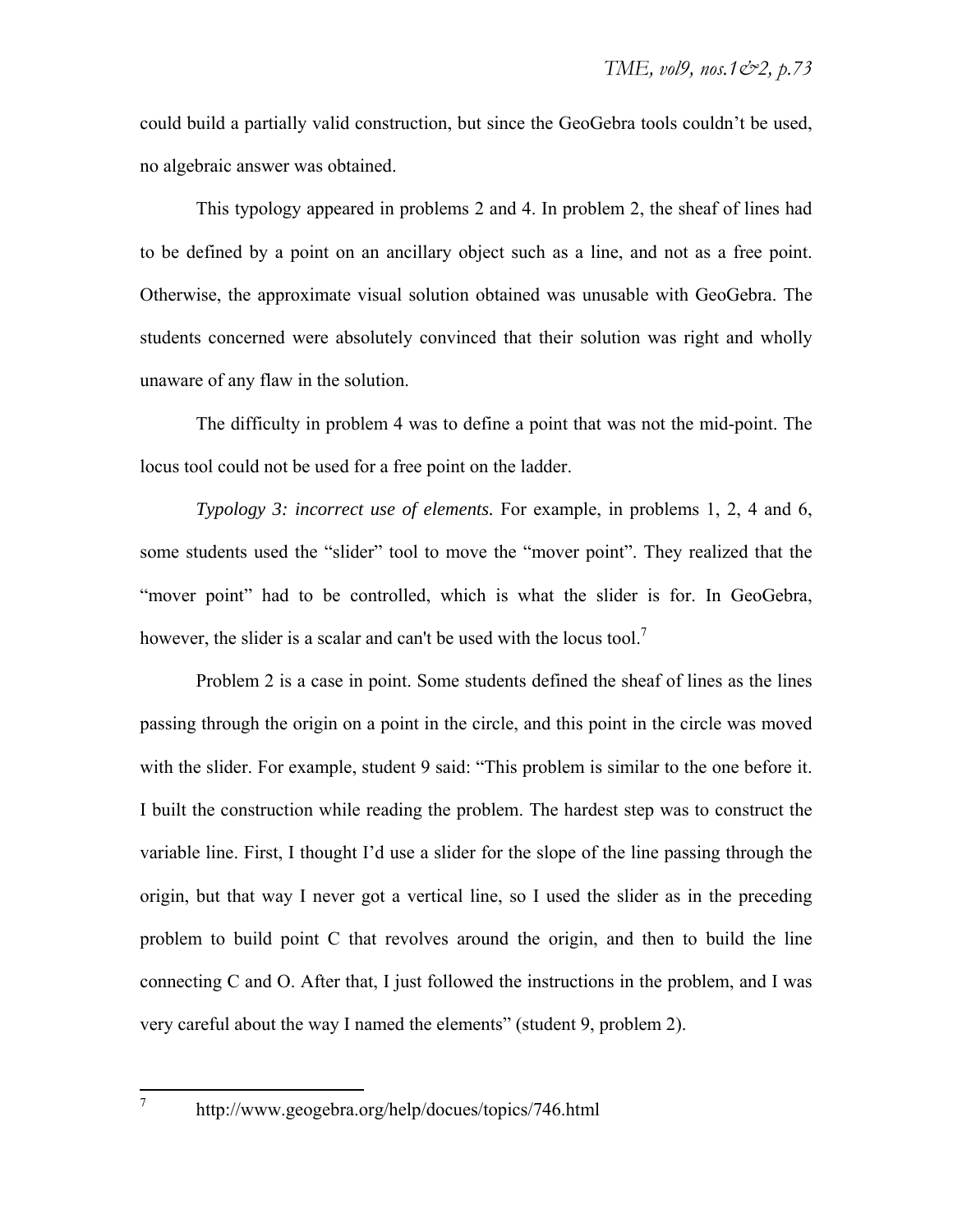*Typology 4: failure to use the locus tool.* Here, the construction was correct, but the student did not use the locus tool. To use it, the point that projects the locus (tracer) must be distinguished from the point that moves the construction (mover). The mover must be a point on an object. Some students were apparently unable to make that distinction, which prevented them from using the tool correctly.

This misunderstanding arose in problems 1, 2, 3 and 4. Student 8 exemplifies this type of reasoning: "The first thing I had to do was find the center and radius of the circle to draw, to complete the square in the equation:  $(x+2)^2 + y^2 = 4$ . Therefore, point C is in a circle with a center at (-2, 0) and a radius of 2. (I didn't actually need this because in GeoGebra I could enter the equation directly and draw the circle). Now, to solve the problem I had to know what a barycenter was. I took point C on the circle (creating an angular slider so the point would run along the entire circumference of the circle) and drew the triangle ABC. I calculated the triangle barycenter (I drew the medians as dashed green lines to make it easier to see that G is the barycenter). Using animation to project point G gave me the locus. Since the locus was a circle, I was able to solve the equation by finding three points, G1, G2, G3, and activating the "circle through three points" tool. Then I entered the data in GeoGebra:  $(x-0.66)$  2 + y-1.34) 2 = 0.44" (student 8, problem 1).

#### **4.3. Maintaining productive affective pathways**

As noted in the preceding paragraph, the belief that visual thinking is essential to problem-solving and that dynamic geometry systems constitute a visualization aid, particularly in geometric locus studies, was widely extended across the study group. That belief enabled students to maintain a positive self-concept as mathematics learners in a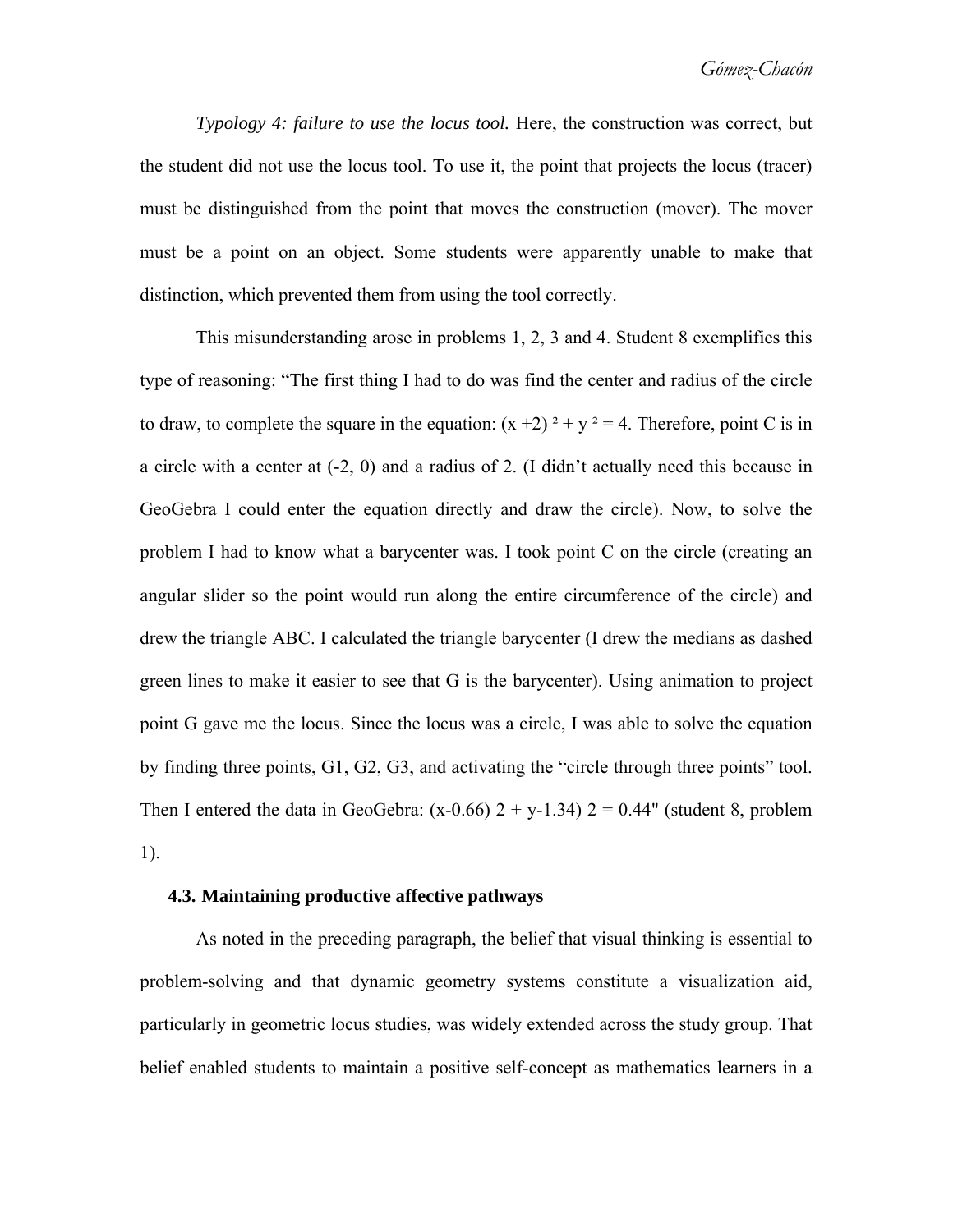technological context and to follow positive affective pathways with respect to each problem, despite their negative feelings at certain stages along the way and their initial lack of interest in and motivation for computer-aided mathematics.

A comparison of the affective pathways reported by the students revealed: a) concurrence between the use of visualization typologies and associated emotion; b) that the availability of and subsequent decision to use GeoGebra was often instrumental in maintaining a productive affective pathway. This section addresses three examples, in two of which the affective pathway remained productive and one in which it did not. It discusses the determinants for positive global affect and positive self-concept as mathematical learners. The key characteristics of the case studies are given in Table 4.

| Case          | Gender | <b>Mathematical</b><br>achievement | <b>Visual</b><br>style         | <b>Beliefs</b><br>about<br>computer<br>learning | <b>Feelings</b><br>about<br>computers | <b>Beliefs</b><br>about<br>visual<br>thinking | <b>Feelings</b><br>about<br>visualization | Global<br>affect             |
|---------------|--------|------------------------------------|--------------------------------|-------------------------------------------------|---------------------------------------|-----------------------------------------------|-------------------------------------------|------------------------------|
| Student<br>19 | Male   | High                               | Visualizing<br>student         | Positive                                        | Likes                                 | Positive                                      | Likes                                     | Positive<br>self-<br>concept |
| Student<br>20 | Female | Average                            | Non-<br>visualizing<br>student | Positive                                        | <b>Dislikes</b>                       | Positive                                      | <b>Dislikes</b>                           | Positive<br>self-<br>concept |
| Student<br>6  | Female | Low                                | Style<br>not<br>clear          | Positive                                        | <b>Dislikes</b>                       | Positive                                      | Likes                                     | Negative<br>self-<br>concept |

**Table 4: Three case studies: characteristics** 

Problem 4 (Table 1) was chosen for this analysis. The students' affective pathways for this problem are given in Table 5.

*Student 19* is a visualizer. In the interview he said that the pleasure he derives from visualization is closely associated with the mathematics view. He regards visual reasoning as essential to problem-solving to monitor and generate in-depth learning, to contribute to the intuitive dimension of knowledge and to form mental images.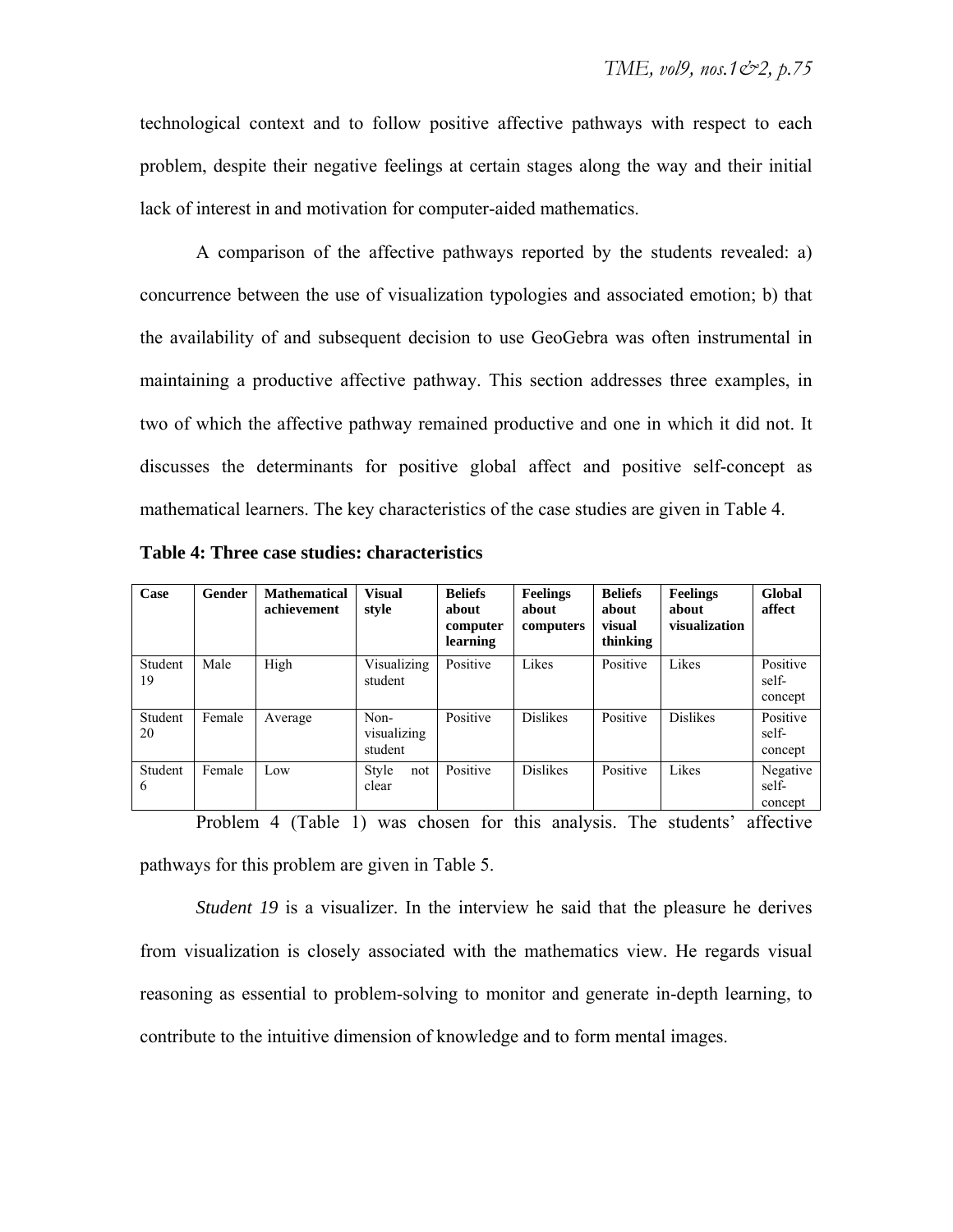When he was asked whether his feelings were related to visualization and problem-solving and to specify the parts of the problem where they were, he replied: "curiosity predominated in visualization. Since the problem was interesting and seemed to be different from the usual conic problems, I was keen on finding the solution. I had a major mental block when it came to representing the problem and later, as I sought a strategy. I was unable to define a good strategy to find the answer. I was puzzled long enough to leave the problem unsolved and try again later. When I visualized the problem in a different way, I found a strategy: construct a circle with radius 5 to represent the ladder and another smaller circle to represent the point in question. When I reached that stage, I felt confident, happy and satisfied" (student 19*)*.

*Student 20* is a non-visualizing thinker with positive beliefs about the importance of visual reasoning. However, she claimed that her preference for visualization depends on the problem and that she normally found visualization difficult. It was easier for her to visualize "real life" than more theoretical problems (the difference between problems 4 and 5, for instance).

Her motivation and emotional reactions to the use of computers were not positive, although she claimed to have discovered the advantages of GeoGebra and found its environment friendly. She also found that working with GeoGebra afforded greater assurance than manual problem-solving because the solution is dynamically visible. Convincing trainees such as student 20 that mathematical learning is important to teaching their future high school students helps them keep a positive self-concept, even if they don't always feel confident in problem-solving situations (Table 5).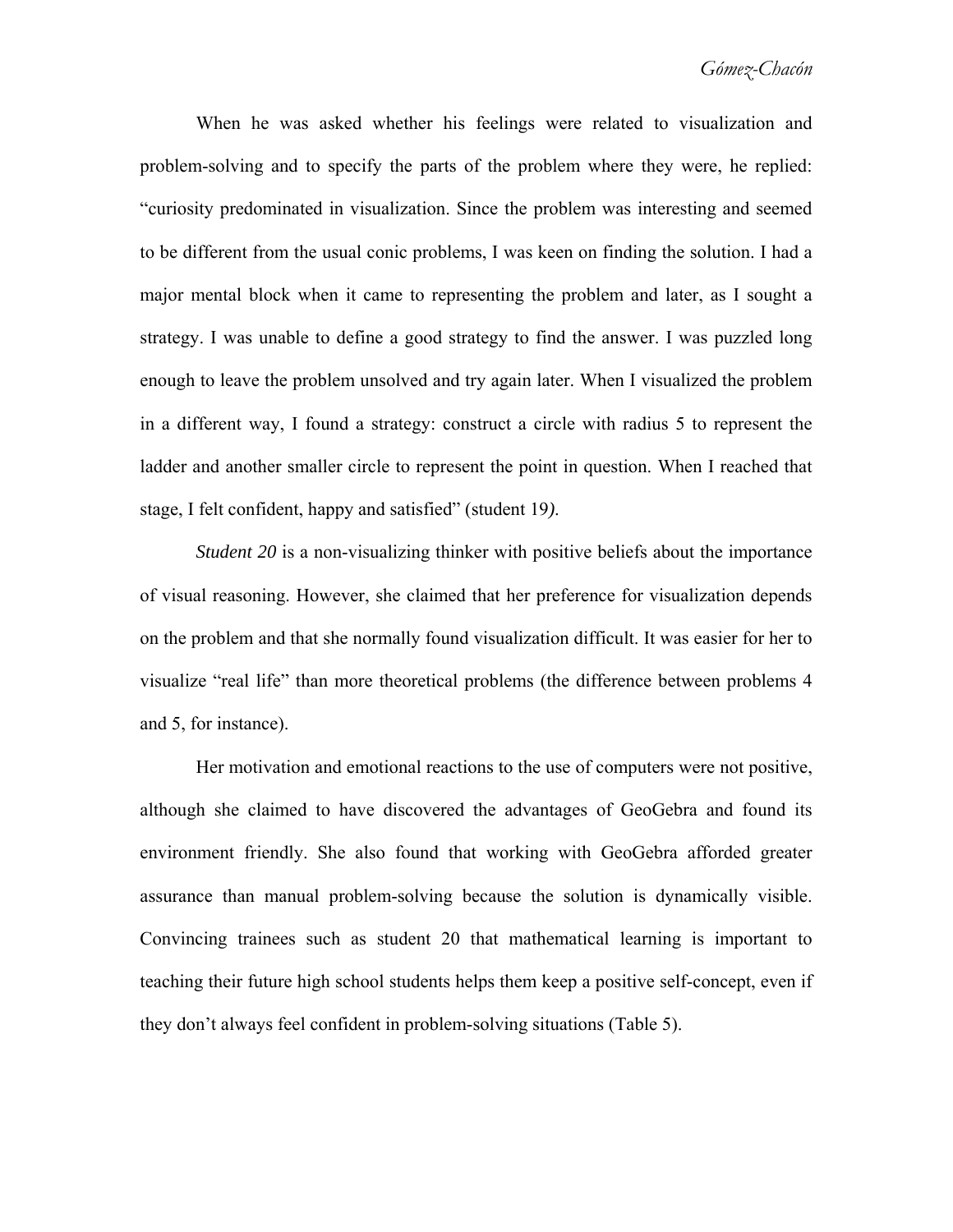*Student 6's* visual thinking style could not be clearly identified. She expressed a belief in the importance of positive visual reasoning ("because visual reasoning helps gain a better understanding of the problem and consequently the solution"). This confirmed a liking for visualization and representation because it made it easier to understand the problem and she found formalization helpful. She added, however, that she felt insecure applying technological software to mathematics, although she believed GeoGebra, specifically, to be useful. In her own words, "I don't like it and never will. I feel a little nervous and insecure, not because of GeoGebra but because computers intimidate me because I don't understand them completely. But when I managed to represent the problem with GeoGebra, I felt more satisfied with the result than when I solved it with paper and pencil". Although student-6's pathway was essentially negative in problem 4, she persisted until she found the solution. In some cases students were unaware of their mistakes and misunderstandings, however.

GeoGebra can be used to solve problem 4, although an average student cannot be expected to build the entire construction from scratch. The visual and instrumental challenge is to deploy the sliding segment, and that calls for an auxiliary circle (which may be concealed to simulate the effect of the ladder). The point in the ladder must be chosen with care to use the locus tool. Just any "point in segment" will not do; the "middle point" tool or a more sophisticated construction must be used.

While none of the three students applied the "locus" command, student 19 used the visual power of the technology to gain a better mathematical understanding of the problem. That inspired a change in context which facilitated notion and property applications. He used GeoGebra as a genuine mathematical modeling tool. He did not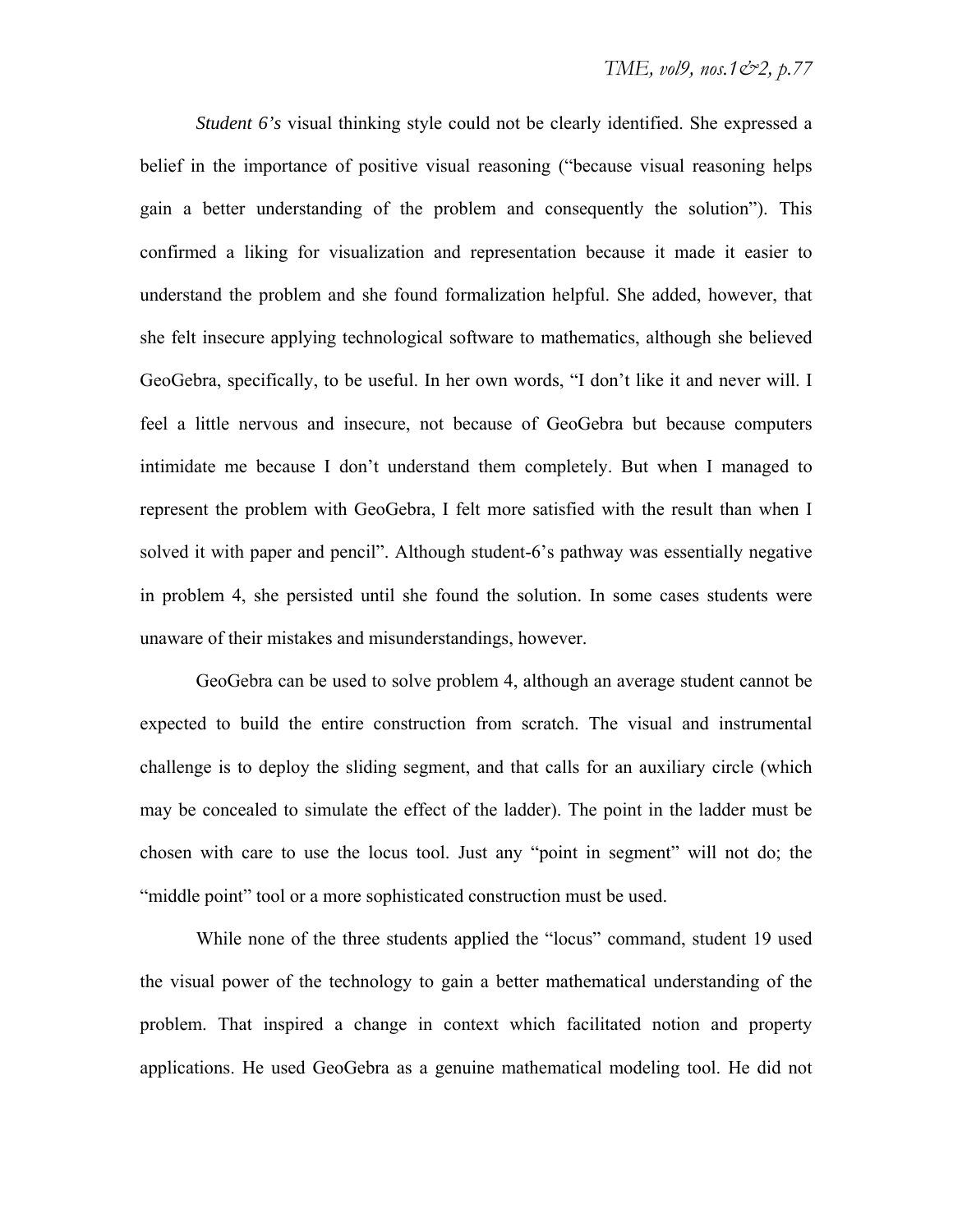solve the problem with the geometric locus command, however, even though he came up with the right answer by modeling. A comparison of this student's pathways in the six problems revealed that the interaction between visual reasoning and negative feelings arose around the identification of interactive representation strategies and the formulation of certain representations in which the identification of parametric variations plays a role. This student's command of the use of concrete, kinesthetic and analogical images was very helpful and contributed to his global affect and his positive overall self-concept when engaging in computer-aided mathematics.

An analysis of the relationship between these three students' affective pathways (Table 5) and their cognitive visualization shows that visualization - negative feelings interactions stem essentially from students' lack of familiarity with the tools and want of resources in their search for computer-transferable analogical images and their switch from a paper and pencil to a computer environment in their interpretation of the mathematical object.

Behavior such as exhibited by student 6 denotes a need to include construction with locus tools in teacher training. Although no general methodology is in place, any geometric problem that aims to determine locus must be carefully analyzed. This calls for identifying three categories of geometric elements in such problems: fixed (position, length, dimension); mobile (position, length, variable points); and constant (length, dimension).

The data also revealed the relationship between beliefs, goals and emotional pathways. The analysis of student 20's responses showed that while she had no inclination to use computers, the importance she attached to mathematics and IT in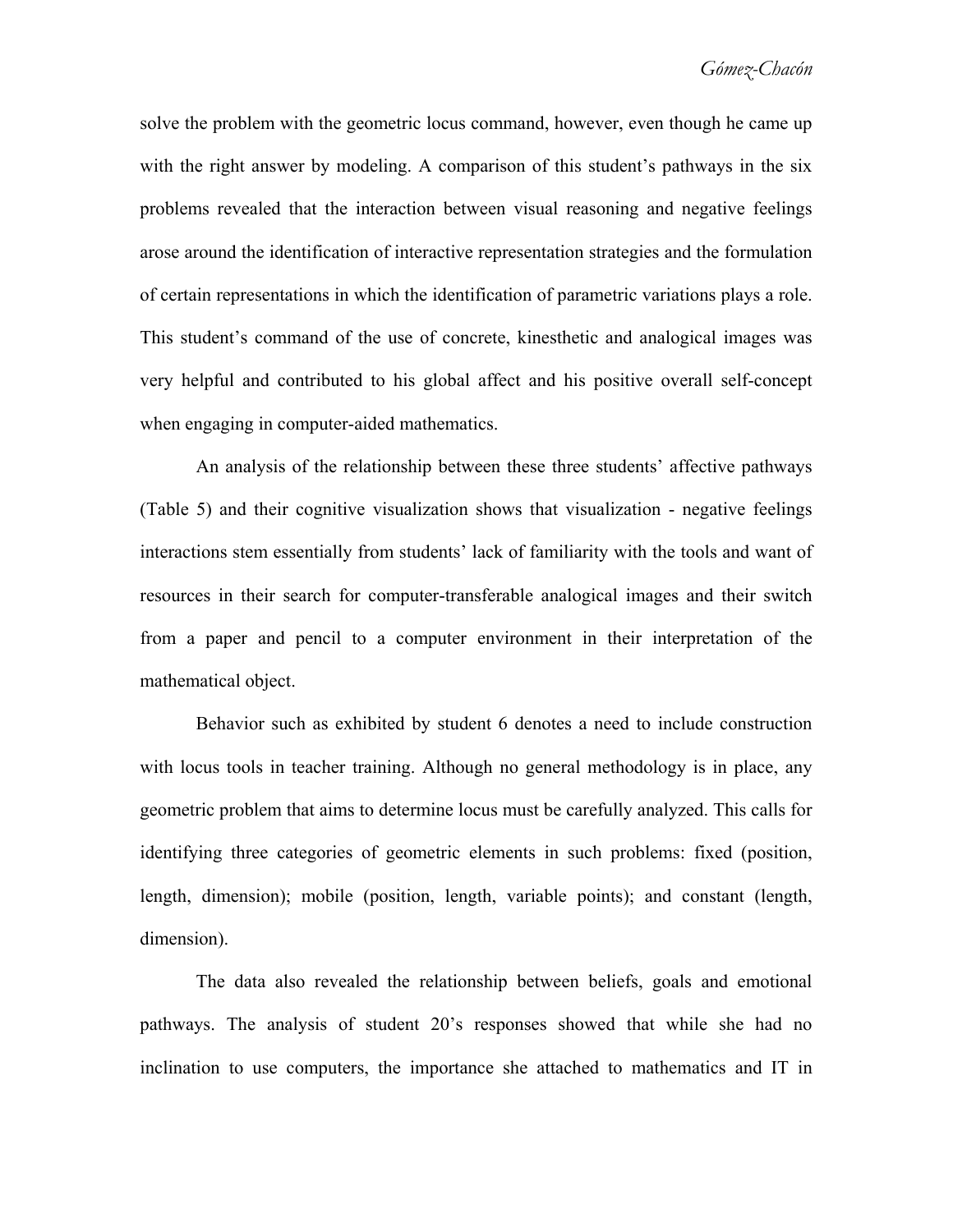specific objectives and the structuring of her overall objective kept her on a productive affective pathway (McCulloch, 2011). Student 20's solution to problem 5 (Table 1), for instance, constitutes a good example of a productive pathway: despite negative feelings:, she maintained a positive mathematical self-concept, which she reported when she explained her global affect. (Her self-reported pathway in problem 5 was: curiosity  $\rightarrow$ confusion /frustration  $\rightarrow$  desperation  $\rightarrow$  puzzlement  $\rightarrow$  satisfaction  $\rightarrow$  a negative mathematical self-concept in terms of technology for problem 5, but a positive global affect regarding computer use in solving the six problems). Questions designed to elicit the reasons for her positive mathematical self-concept in terms of technology showed that objectives, purposes and beliefs were clearly interrelated. Her own words were: "I think that computers, not only the GeoGebra program, are an excellent tool for anyone studying mathematics. Nowadays, the two are closely linked: everyone who studies mathematics needs a computer at some point… mathematics is linked to computers and specifically to software like GeoGebra (if you want to teach high school mathematics, for instance. I at least am trying to learn more to be a math teacher) (student 20)".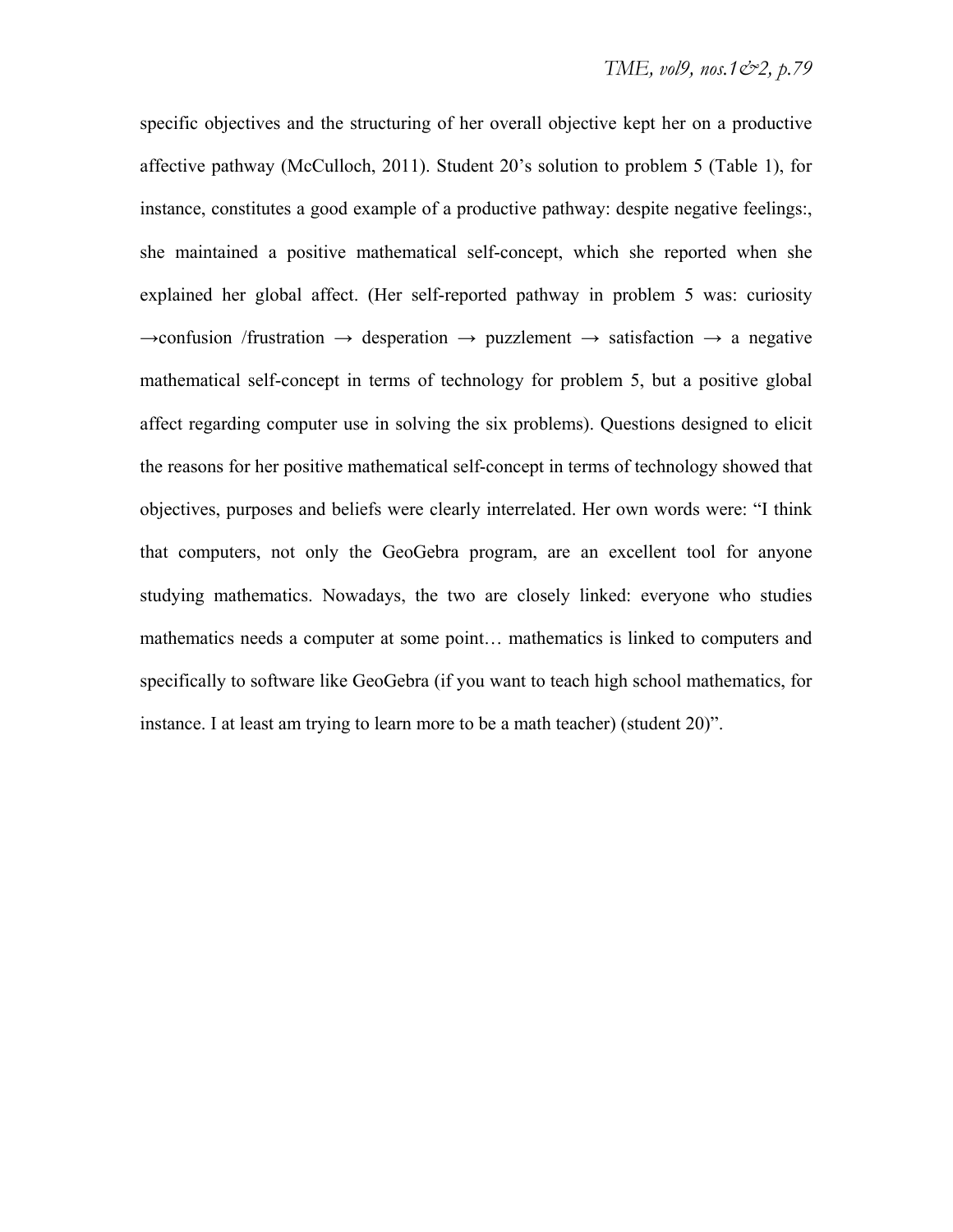Table 5: Affective pathways and visual cognitive processes reported for this problem by

three students

| Problem 4              | <b>COGNITIVE-EMOTIONAL PROCESS</b> |                                                                                                                                 |  |  |  |
|------------------------|------------------------------------|---------------------------------------------------------------------------------------------------------------------------------|--|--|--|
| Student 19             | Curiosity                          | Reading and understanding problem                                                                                               |  |  |  |
| Own pathway            | Confusion                          | Drawing (patterns and lines/figure)<br>Analytical<br>(Search for mental image) (specific figure/illustration and dynamic image) |  |  |  |
|                        | Puzzlement.<br>Mental block        |                                                                                                                                 |  |  |  |
|                        | Confidence                         | Search for mental image                                                                                                         |  |  |  |
|                        | Perseverance-motivation            | Search for mental image                                                                                                         |  |  |  |
|                        | Excitement and hope                | Physical manipulation - kinetics<br>Kinesthetic learning<br>Mental image Identification mathematical object                     |  |  |  |
|                        | Confidence                         | Technological manipulation with the computer<br>Representing circle radius (specific illustrations)                             |  |  |  |
|                        | Confidence, joy                    | Interactive image generation,<br>slider (analogical)                                                                            |  |  |  |
|                        | Joy and happiness                  | Interactive image generation,<br>slider (analogical)                                                                            |  |  |  |
|                        | Perceived beauty                   | Specific illustration with interactivity (analogical)                                                                           |  |  |  |
|                        | Satisfaction                       | Analytical-visual<br>Memorized formulaic typology                                                                               |  |  |  |
|                        | <b>GLOBAL AFFECT</b>               | Positive self-concept                                                                                                           |  |  |  |
| Student 20             | Curiosity                          | Problem reading                                                                                                                 |  |  |  |
| Own pathway            | Frustration                        | Global visualization of problem<br>Pictorial image                                                                              |  |  |  |
|                        | Confusion                          | Search for mental image<br>Inability to visualize the ladder as the radius of a circle                                          |  |  |  |
|                        | Puzzlement                         | Search for mental image<br>Dynamic and interactive image with GeoGebra                                                          |  |  |  |
|                        | Stimulus, motivation               | Technological manipulation with the computer<br>Pictorial representation with GeoGebra                                          |  |  |  |
|                        | Satisfaction                       | Pictorial representation with "trace on" GeoGebra<br>Full construction from scratch<br>Come up with a final solution            |  |  |  |
|                        | <b>GLOBAL AFFECT</b>               | Positive self-concept                                                                                                           |  |  |  |
|                        |                                    |                                                                                                                                 |  |  |  |
|                        | Curiosity                          | Problem reading                                                                                                                 |  |  |  |
| Student 6<br>Pathway-2 | Puzzlement                         | Global visualization of problem<br>Pictorial image                                                                              |  |  |  |
|                        | Bewildermen                        | Search doe an instrumental image with GeoGebra                                                                                  |  |  |  |
|                        | Frustration                        | Computer handling skills                                                                                                        |  |  |  |
|                        | Anxiety                            | Inability to visualize the ladder as the radius of a circle and using "trace on"                                                |  |  |  |
|                        | Fear/despair                       | Needing help to find the solution                                                                                               |  |  |  |
|                        | <b>GLOBAL AFFECT</b>               | Negative self-concept                                                                                                           |  |  |  |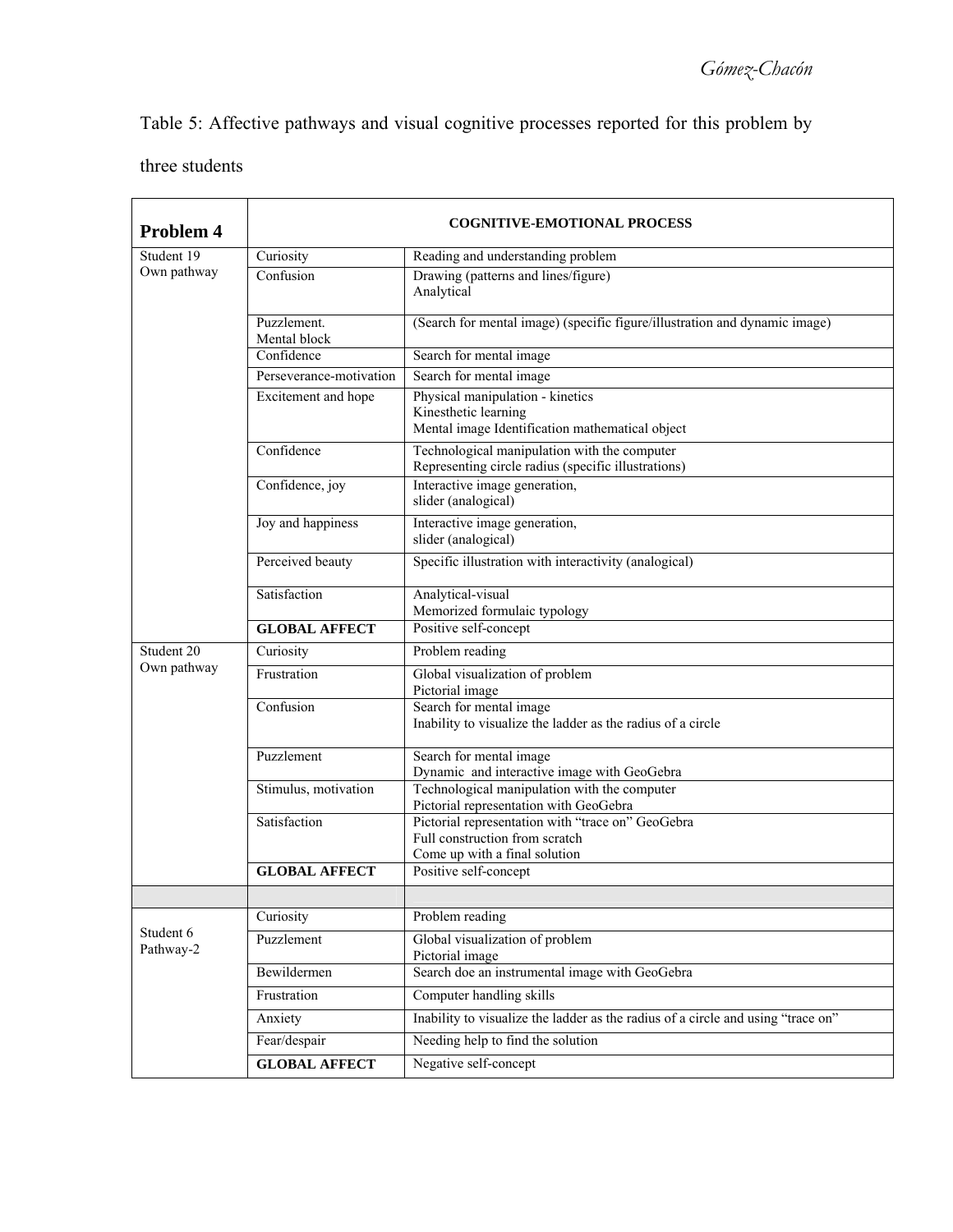#### **Conclusion, limitations and further research**

The results of this study suggest that various factors are present in conjunction with visual thinking. The first appears to be the study group's belief that visual thinking and their goal to become teachers would be furthered by working with technology (Cobb, 1986). The data shows that all the student teachers believed that visual thinking is essential to solving mathematical problems. That finding runs counter to other studies on visualization and mathematical ability, which reported a reluctance to visualize (e.g., Eisenberg, 1994). However, different emotions were associated with this belief. The belief about using computers and that software is a tool that contributes to overcoming negative feelings has an impact on motivated behavior and enhances a positive selfconcept as a mathematical learner. Despite this advantage, however, student teachers may still misunderstand or misinterpret and therefore misuse computer information, unknowingly in some cases, and surrender all authority to the computer.

While prospective teachers resort to GeoGebra software to help maintain a productive affective pathway and foster visual thinking, student 20's experience with problem 5 is significant, for it shows that the tool by itself is not enough. If the software is unable to deliver the dynamic geometric capability that students want to use for the concepts at hand, it is useless and may even have an adverse impact on their affective pathway, possibly resulting in feelings of defeat such as reported by student 20. Her experience provides further evidence of the importance and complexity of mathematics teacher training, as documented by researchers studying the issue from an instrumental approach (e.g., Artigue, 2002). The mere provision of tools cannot be expected to necessarily raise the frequency of productive affective pathways. Rather, thought needs to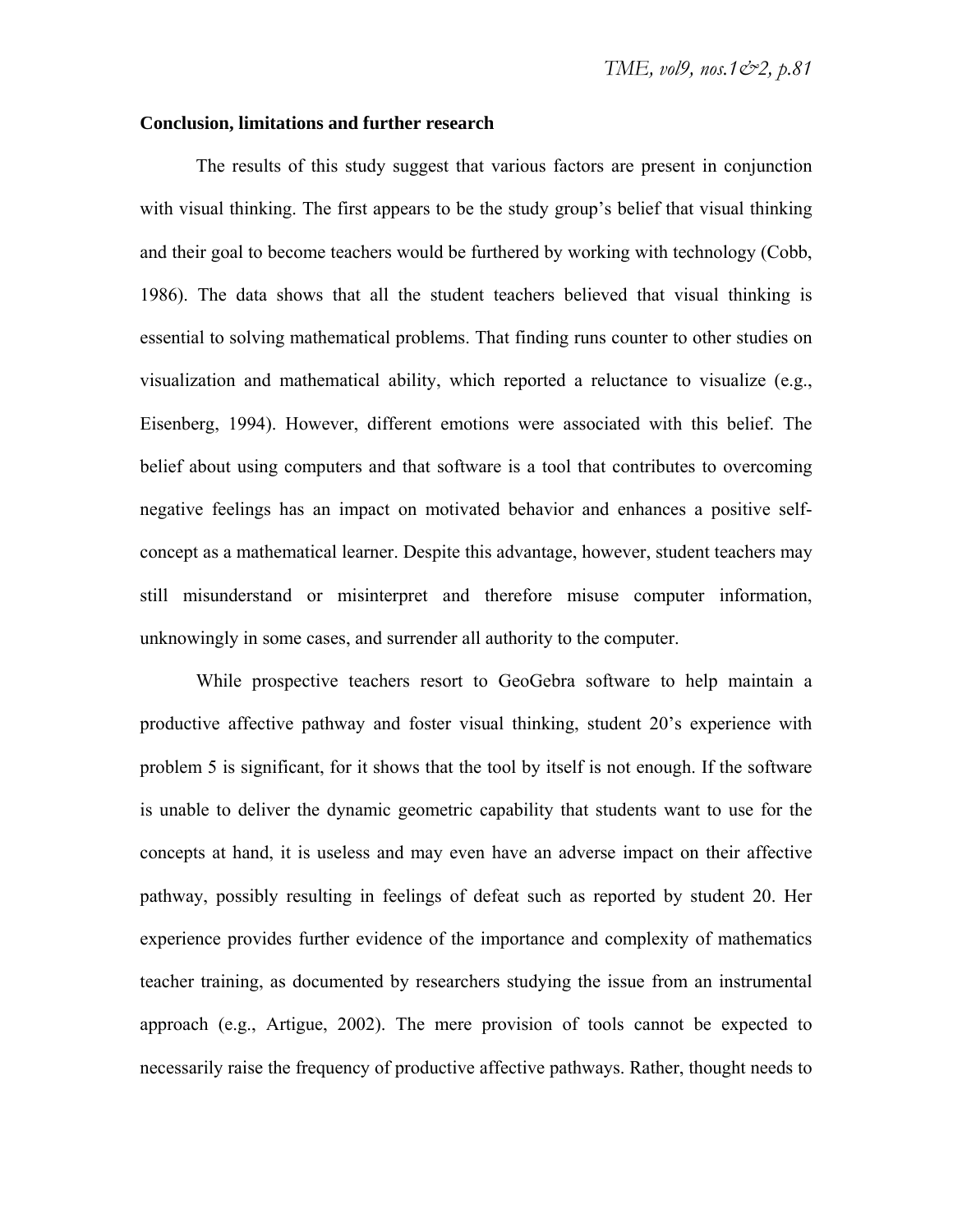be given to how those tools are integrated into classrooms to support the development of visualization skills. Some students (as in item 4.2) think of graphs as a photographic image of a situation due to a primarily static understanding of functional dependence. That might be attributed to the fact that the pointwise view of mathematical objects tends to prevail in the classroom, where the dynamic view is underrepresented (institutional dimension of visualization).

The results of this study bring to mind the *progressive modelling in visual thinking* notion introduced by Rivera *(*Rivera, 2011: 270). Furthering visualization processes in teaching involves more than just drawing "pretty pictures": it requires sequenced progression of the thought process. This in turn calls for awareness of the transition in dimensional modelling phases from the iconic to the symbolic and the change of mindset. For the problem proposed, "geometric locus", each transition can be associated with mathematical explanations and symbol notation and the proficient use of the visual tool to reify the mathematical concept. Therefore, one question that would be open for research is the definition of the components of an overarching theory of visualization for problem-solving in technological environments where this progression is explicit. While this study was conducted in a classroom context, it focuses on the individual only, not on interaction among individuals. Future studies might profitably explore the role of external affect and others' (i.e., teachers', community's, institution's) external affective representations. Such interaction impacts meta-affect and may potentially either help maintain or interrupt productive affective pathways.

Finally, as explained in the introduction, the teacher training model pursues the development of students' awareness and ability to apply their knowledge in complex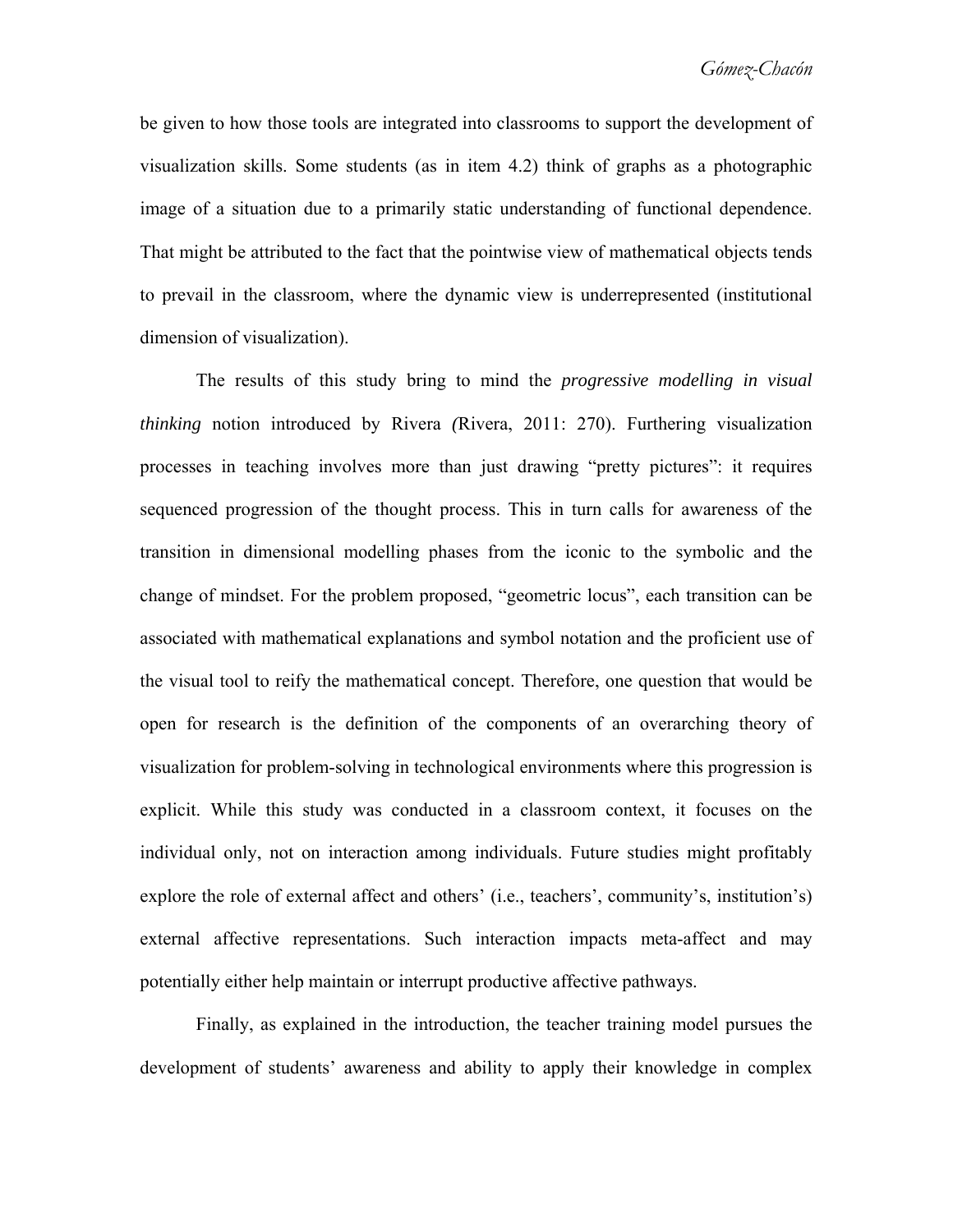contexts, integrating knowledge with their own attitudes and values and therefore developing their personal and professional behavior. From this standpoint, teacher training programs should adopt a more holistic approach (cognitive, didactic, technical and affective). The present paper aims to provide a preliminary framework to help teacher educators or mathematical cognitive tool designers select and analyze interaction techniques. A secondary aim is to encourage the design of more innovative interactive mathematical tools.

### **References**

- Arcavi, A. (2003). The role of visual representations in the learning of mathematics, *Educational Studies in Mathematics*, 52(3), 215–24.
- Artigue, M. (2002). Learning mathematics in a CAS environment: The genesis of a reflection about instrumentation and the dialectics between technical and conceptual work. *International Journal of Computers for Mathematical Learning*, 7, 245–274.
- Aspinwall, L., Shaw, K., & Presmeg, N. (1997). Uncontrollable mental imagery: Graphical connections between a function and its derivative. *Educational Studies in Mathematics, 33,* 301–317.
- Botana, F (2002). Interactive versus Symbolic Approaches to Plane Loci Generation in *Dynamic Geometry Environments, Computational Science*, Volume 2330/2002, 211- 218.
- Botana, F.; Abánades, M. A.; Escribano, J. (2011): Exact Internet accessible computation of paths of points in planar linkages and diagrams. *Computer Applications in Engineering Education (to appear).*
- Cobb, P. (1986). Contexts, Goals, Beliefs, and learning Mathematics, *For the Learning of Mathematics*, 6 (2), 2-9.
- De Bellis, V., & Goldin, G. (2006). Affect and meta-affect in mathematical problem solving: A Representational Perspective. *Educational Studies in Mathematics*, 63(2), 131–147.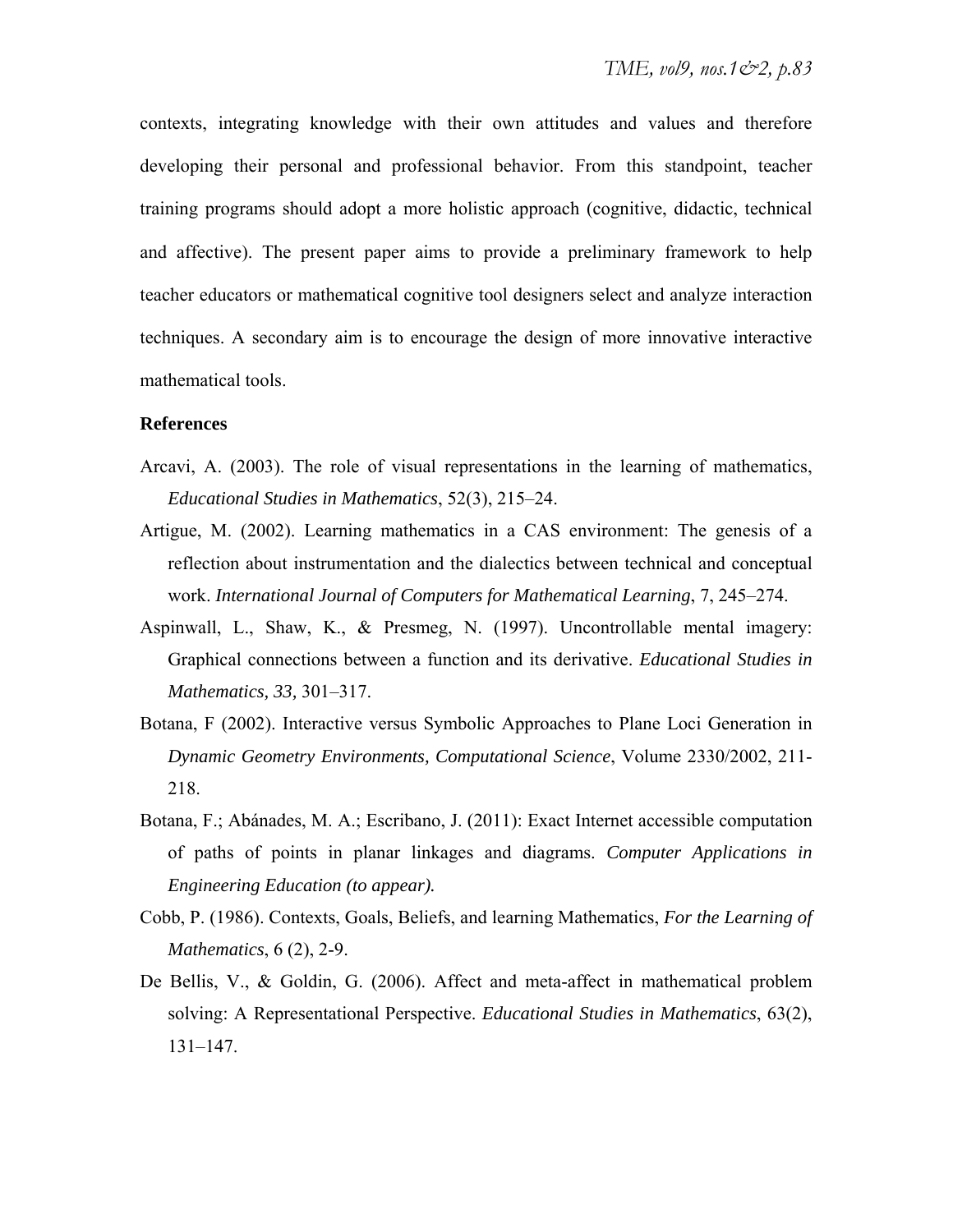- DeBellis, V. A., & Goldin, G. A. (1997). The affective domain in mathematical problem solving. In E. Pehkonen (Ed.), *Proceedings of the twenty-first anual meeting of PME*. Lahti, Finland: PME.
- Di Martino, P., & Zan, R. (2003). What does 'positive' attitude really mean? In Proceedings of the 27th Conference of the International Group for the Psychology of Mathematics Education (Vol. 4, pp. 451–458). Honolulu, Hawai.
- Duval, R. (1999), Representation, vision and visualization: Cognitive functions in mathematical thinking, Basic issues for learning, In F. Hitt y M. Santos (Eds.), *Proceedings of the 21st North American PME Conference*, 1, 3–26.
- Eisenberg, T. (1994). On understanding the reluctance to visualize. *Zentralblatt für Didaktik der Mathematik, 26,* 109–113.
- English, L., & Sriraman, B. (2010). Problem solving for the  $21<sup>st</sup>$  century. In B. Sriraman & L. English (Eds). *Theories of Mathematics Education: Seeking New Frontiers* (pp.263-290), Springer Science and Business.
- Giaquinto, M. (2007). *Visual thinking in mathematics: an epistemological study*. Oxford: Oxford University Press.
- Goldin, G.A. (2000). Affective pathways and representation in mathematical problem solving. *Mathematical thinking and learning*, 2 (3), 209–219.
- Gómez-Chacón, I. Mª (2011). Mathematics attitudes in computerized environments. A proposal using GeoGebra. In *L. Bu and R. Schoen (eds.), Model-Centered Learning: Pathways to Mathematical Understanding Using GeoGebra, (147-170). Sense Publishers.*
- Gómez-Chacón, I. Mª & Escribano, J. (2011). Teaching geometric locus using GeoGebra. An experience with pre-service teachers, *GeoGebra International Journal of Romania (GGIJRO), GeoGebra The New Language For The Third Millennium,2 (1), 209-224*.
- Gómez-Chacón, I. Mª (2000a). *Matemática emocional. Los afectos en el aprendizaje matemático.* (Emotional Mathematics. Affects in Mathematics Learning) Madrid: Narcea.
- Gómez-Chacón, I. Mª (2000b). Affective influences in the knowledge of mathematics, *Educational Studies in Mathematics,* 43: 149-168.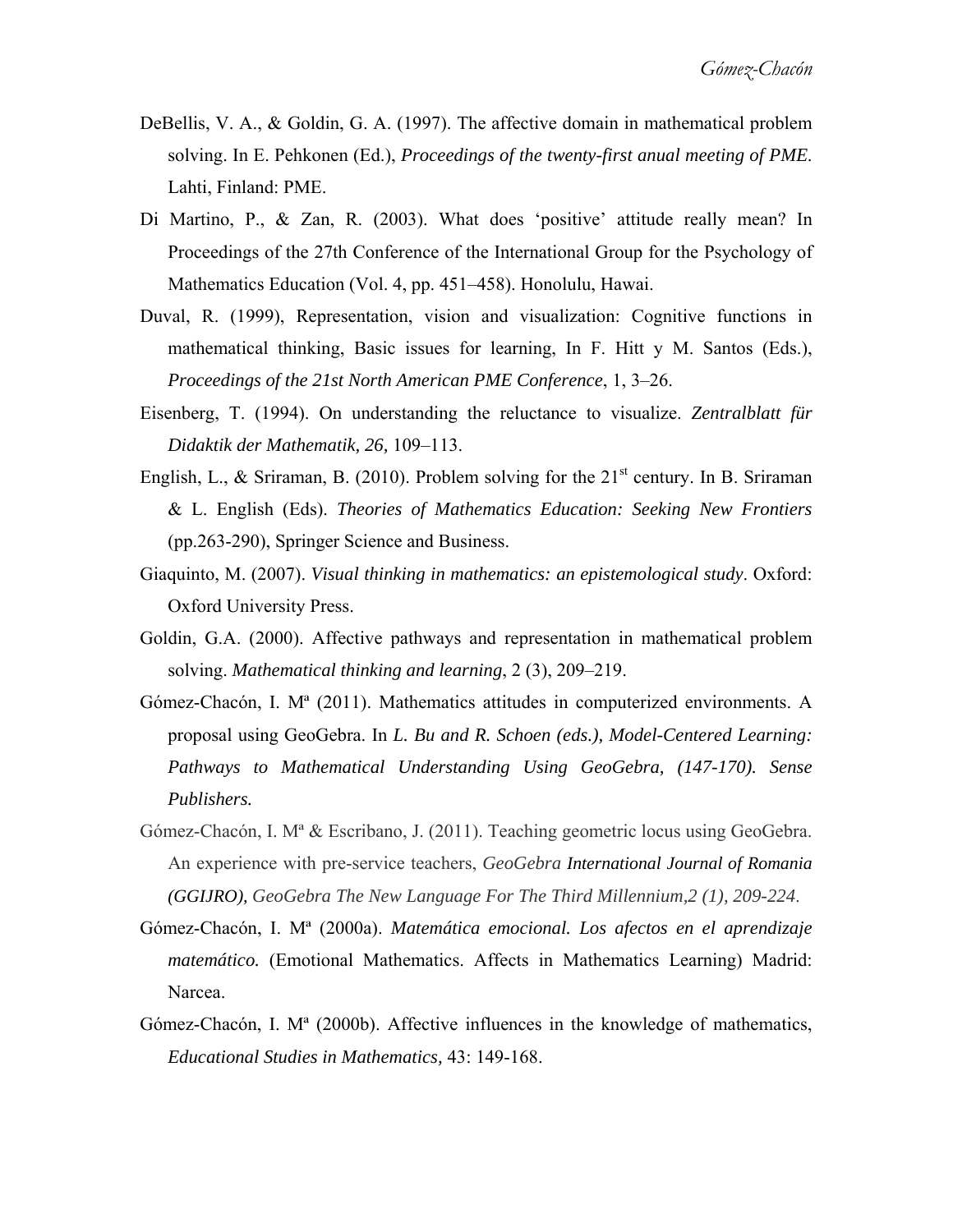- Guzmán, M. de (2002). The role of visualization in the teaching and learning of mathematical Analysis. *Proceedings of the 2nd International Conference on the Teaching of Mathematics (at the undergraduate level)*. University of Crete. Greece.
- Lester, F. K. & Kehle, P. E. (2003). From problem solving to modeling: the evolution of thinking about research on complex mathematical activity. In R. Lesh & H. Doerr, (Eds) *Beyond constructivism: Models and modeling perspectives on mathematics problem solving, learning and teaching* (pp. 501-518). Mahwah, NJ: Erlbaum.
- Mason, J. (1998)*.* Enabling *teachers to be real teachers: necessary levels of awareness and structure of attention. Journal of Mathematics Teacher Education, 1, 243-267.*
- McCulloch, A. W. (2011). Affect and graphing calculator use, *Journal of Mathematical Behavior 30, 166–179.*
- Pea, R. (1985). Beyond amplification: Using the computer to reorganise mental functioning, *Educational Psychologist*, 20 (4), 167-182.
- Presmeg, N. C. & Balderas-Cañas, P. E. (2001). Visualization and affect in nonroutine problem solving, *Mathematical thinking and learning*, 3 (4), 289-313.
- Presmeg, N. C. (1997). Generalization using imagery in mathematics. In L. D. English (Ed.), *Mathematical reasoning: Analogies, metaphors, and images* (pp. 299–312). Mahwah, NJ: Lawrence Erlbaum Associates, Inc.
- Presmeg, N.C. (2006). Research on visualization in learning an teaching mathematics*, Handbook of Research on the Psychology of Mathematics Education: Past, Present and Future. PME 1976-2006*. Ed. Sense Publishers, 205–235.
- Rivera, F. D. (2011). *Toward a visually-oriented school mathematics curriculum. Research, theory, practice and issues*. New York: Springer.
- Rodd, M. (2010). Geometrical visualization-epistemic and emotional, For the learning of Mathematics, 30, 3, 29-35.
- Schoenfeld, A. H. (1992). Learning to think mathematically: Problem solving, metacognition, and sense making in mathematics. In D. A. Grows (Ed.), *Handbook of research on mathematics teaching and learning* (pp. 334-370). New York: Macmillan.
- Souto, B. & Gómez-Chacón, I. Mª (2011). Visualization at university level. The concept of Integral, *Annales de Didactique et de Sciences Cognitives*, 16, 217 – 246.